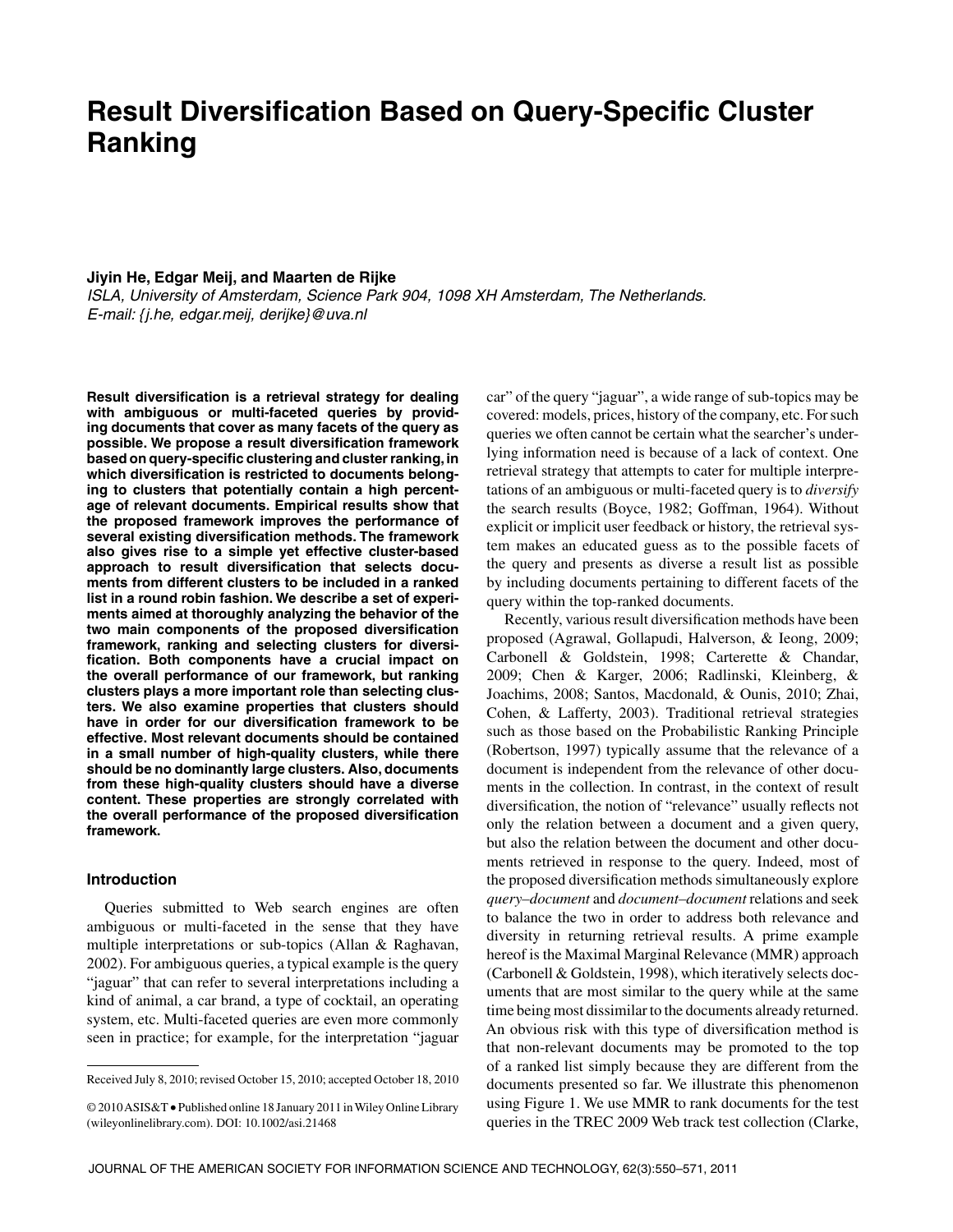

FIG. 1. The trade-off between diversity and precision@10 for the top10 documents retrieved with MMR over different values of *λ*. The *Y*-axis shows both the precision@10 (P@10) and coherence score; both scores are in the range of [0,1].

Craswell, & Soboroff, 2010). In Figure 1, we plot three things: the change of  $\lambda$ , the parameter in MMR that balances relevance and diversity; Precision@10 to measure relevance; diversity, measured as one minus the Coherence Score (He, Weerkamp, Larson, & de Rijke,  $2009$ .<sup>1</sup> Observe the inverse relation between diversity and relevance of the top 10 documents as we change *λ*. As *λ* increases, i.e., the emphasis on relevance is increased, there is an increase in the precision but a drop in the diversity, and vice versa. Ideally, a retrieval system should find the middle ground and present users with a ranked list which is both *relevant* and *diverse*.

Query-specific cluster-based retrieval is the idea of clustering retrieval results for a given query. It has long been proposed for improving retrieval effectiveness (Hearst & Pedersen, 1996; Jardine & van Rijsbergen, 1971; Kurland, 2006; Tombros, Villa, & Van Rijsbergen, 2002). The main intuition behind this approach to retrieval is that relevant documents tend to be clustered together. Retrieval effectiveness will be improved provided that one can place documents from high-quality clusters at the top of the ranked list. Now consider a ranking approach based on query-specific clusterbased retrieval in the context of result diversification. What if we first select a set of high-quality clusters (a relatively large fraction of whose documents is relevant) and then apply diversification only to the documents within these clusters? That is, what happens if we prevent documents in low-quality clusters (with a limited number of relevant documents) from being promoted to the top ranks? We posit that such a strategy should lead to improved results as measured in terms of relevance and diversity because it only diversifies relevant documents. Specifically, we focus on the following question in this article:

*Can query-specific clustering be used to improve the effectiveness of result diversification?*

To answer this question, we propose the following diversification framework. Given a query, we first cluster top-ranked documents that are retrieved in response to the query. We subsequently rank the clusters according to their estimated relevance to the query and apply a diversification method to the documents belonging to the top-ranked clusters only. Below, we refer to this framework as *diversification with cluster ranking*.

In order to gain insight into the behavior of our proposed diversification framework, a number of specific research questions need to be addressed:

- Q-1 What is the impact of the proposed diversification framework on the effectiveness of existing result diversification methods? In other words, how much performance is gained by employing query-specific clustering and applying result diversification to documents contained in the top-ranked clusters only?
- Q-2 What is the impact of the two main components, namely, the cluster ranker and the selection of number of topranked clusters, on the overall performance of the proposed diversification framework?
- Q-3 Further, given that we use top-ranked documents retrieved in response to a query for clustering as well as for diversification, how sensitive is the performance of the proposed framework to the number of documents being selected?
- Q-4 What conditions should clusters fulfill in order for diversification with cluster ranking to be effective?

We answer these research questions using empirical methods on Web data that has been made available through the TREC 2009 Web track (Clarke et al., 2010). Several features make this test collection appealing for our task, including the size of the document collection and the fact that the queries are derived from query logs. The most important feature, however, is that the track launched a dedicated diversity task that provides queries as well as relevance judgements that are specifically designed for measuring the performance of retrieval systems in terms of diversity. For a detailed description of the collection, see the section Test collection and queries.

The main contribution of the article is two-fold. We propose a diversification framework that combines clusterbased retrieval and result diversification. The framework significantly improves the effectiveness of several result diversification methods. On top of that, we provide an indepth analysis of the behavior of our proposed framework as well as the relation between relevance, diversity and queryspecific clustering methods. Our analyses do not only help to understand the behavior of diversification with cluster ranking, but also help to direct future work on the proposed framework.

The remainder of the article is organized as follows. In the next section, we discuss related work on result diversification and cluster-based retrieval. We then specify the methods employed for clustering and result diversification in

<sup>&</sup>lt;sup>1</sup>The coherence score was proposed to measure the "tightness" of a cluster of documents. It takes values between 0 and 1; a high coherence score of a cluster indicates that a large fraction of the documents within the cluster are highly similar to each other. For more details of the coherence score, see (He et al., 2009). Here we use one minus the coherence score of a set of documents so as to measure its "looseness," i.e., diversity. Detailed explanation of the score can be found in the section Preliminaries.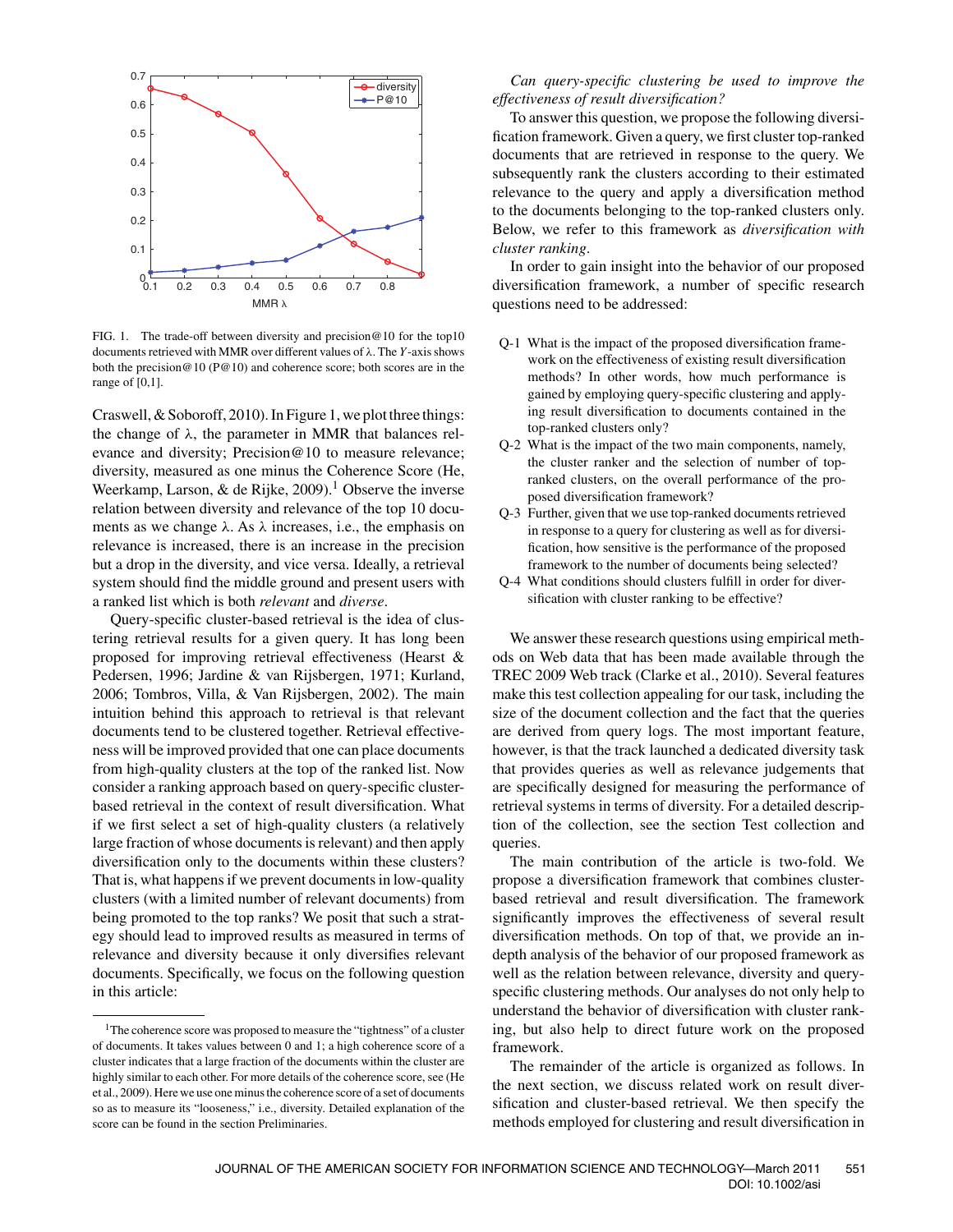the section Preliminaries. We introduce our proposed framework for diversification with cluster ranking in the section Result Diversification with Cluster Ranking. We describe our experimental setup in the next section. We report on the effectiveness of diversification with cluster ranking based on our empirical results in the section Experimental Results. We then proceed with two rounds of analysis. We provide a set of sensitivity analysis in the section Sensitivity Analysis. We analyze the impact of the main components of our framework, that is, of methods for ranking and selecting clusters, as well as the impact of the number of documents being used for clustering and for diversification, on the overall performance of the proposed framework. We analyze the conditions that clusters should fulfill in order for our proposed framework to be effective in the section Impact of Clustering Structure. Conclusion is given in the last section.

## **Background**

We survey previous work on result diversification and on query-specific clustering.

#### *Result Diversification*

Diversification of search results has been recognized by many as an important issue (Boyce, 1982; Goffman, 1964). Zhai et al. (2003) argue that it is insufficient to simply return a set of relevant documents where relevance of a document is treated independently from other retrieved documents, an observation that gives rise to new evaluation metrics and retrieval strategies that consider dependence among documents. Chen and Karger (2006) investigate the scenario where the user is satisfied with a limited number of relevant documents instead of all relevant documents. They show that in such a scenario, it is more effective to optimize the expected value of a given metric and to rank documents in such a way that the probability of finding at least a relevant document among the top *N* is maximized. On top of that, they find that explicitly aiming to find only one relevant document inherently promotes diversity of documents at the top of a ranked list.

An early diversification method is MMR in which the merit of a document in the ranked list is computed as a linear combination of its similarity to the query and the smallest similarity to documents already returned (Carbonell & Goldstein, 1998). Zhai and Lafferty (2006) propose a risk minimization framework in which loss functions are defined according to different assumptions about relevance so as to minimize the user's average "unhappiness." A probabilistic version of MMR is proposed within this framework, a mixture model of novelty and relevance. Carterette and Chandar (2009) propose a probabilistic facet retrieval model for diversification, with the assumption that users are interested in all facets that are potentially related to the query and thus all hypothesized facets are equally important.

Radlinski et al. (2008) propose a method that learns a diverse ranking of retrieval results from users' clicks. Yue and Joachims (2008) study a learning algorithm based on structure SVM that identifies diverse subsets in a given set of documents.

Agrawal et al. (2009) propose a diversification method,*IAselect*, which uses the Open Directory Project to model facets associated with query and documents. IA-select is interesting in our context because it takes into account the importance of individual user intentions. Below, we employ IA-select as one of the diversification methods we experiment with for our diversification with cluster ranking framework.

Recently, Santos et al. (2010) explore query reformulation for result diversification. Similar to IA-select, during the diversification procedure, merit of a single document is estimated base on its relevance to the query, its coverage of the query aspects and its novelty to other retrieved documents. The difference is that underlying facets associated with a query is uncovered in the form of sub-queries.

## *Query-Specific Clustering*

The *cluster hypothesis* is the hypothesis that *closely associated documents tend to be relevant to the same requests* (Hearst & Pedersen, 1996; Jardine & van Rijsbergen, 1971; van Rijsbergen, 1979). It has given rise to many cluster-based retrieval methods (Croft, 1980; Hearst & Pedersen, 1996; Jardine & van Rijsbergen, 1971; Kurland, 2006, 2008, 2009; Kurland & Domshlak, 2008; Liu & Croft, 2004, 2006a,b, 2008; Tombros et al., 2002; Willett, 1988; Yang, Ji, Zhou, Yu, & Xiao, 2006). These methods were shown to be able to improve the effectiveness of retrieval performance in an ad hoc retrieval setting. The rationale behind cluster-based retrieval is that, since similar documents tend to fulfill similar information requests, relevant documents are likely to be more similar to each other than to non-relevant documents, and are therefore likely to be clustered together. Through clustering, more relevant documents can be found and promoted to the top of the ranked list.

An interesting type of clustering often used in the context of retrieval is query-specific clustering, which aims to improve the retrieval effectiveness via clustering search results in response to a given query (Hearst & Pedersen, 1996; Kurland, 2006; Kurland & Domshlak, 2008; Liu & Croft, 2004; Tombros et al., 2002). Search result clustering may be a suitable solution in specialized environments. For instance, the traditional list-based search interface paradigm does not scale well to mobile devices due to their inherent limitations; here, query-specific clustering may be a viable solution (Carpineto, Mizzaro, Romano, & Snidero, 2009).

As illustrated by Hearst and Pedersen (1996) and Kurland and Domshlak (2008), with a proper clustering algorithm, one can generate clusters such that a large percentage of the relevant documents retrieved are contained in a few *high-quality* clusters. If we would be able to identify those clusters for a given query and place the documents they contain at the top of the ranking, retrieval performance can be substantially improved in terms of early precision. While query-specific clustering methods aim to improve retrieval effectiveness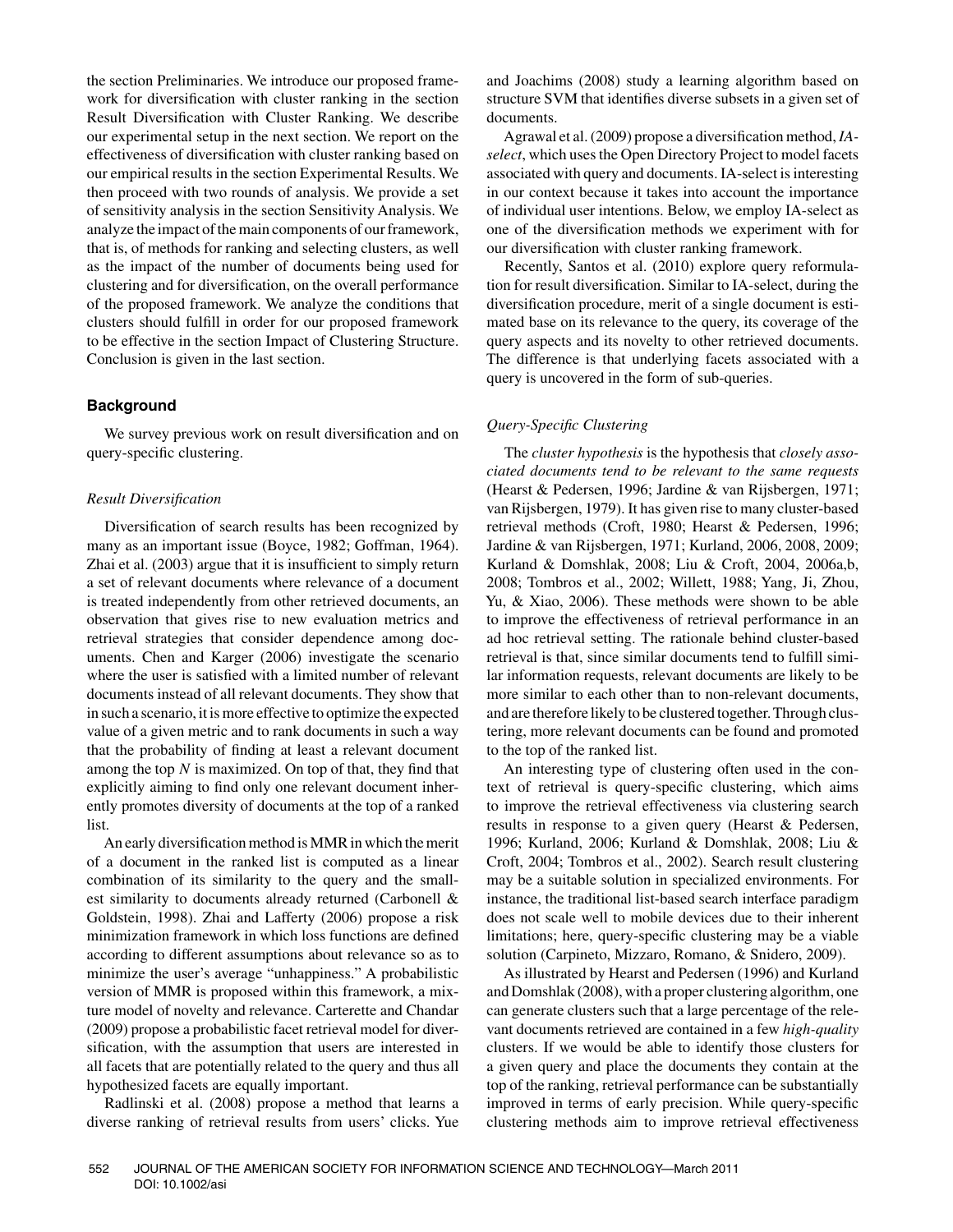as measured using standard precision and recall-based metrics, we explore the merits of query-specific clustering for result diversification. In particular, while many diversification approaches attempt to strike a balance between relevance and diversity, query-specific clusters are appealing in that they provide documents that are potentially both relevant (as they come from *high-quality* clusters) and diverse (as they come from *different* clusters). Below, we focus on determining how query-specific clustering can be employed for result diversification.

## **Preliminaries**

We start by introducing the notation that we employ in the remainder of the article and then detail the clustering and diversification methods that we consider.

## *Notation*

Let *d*, *q*, and *D* denote a document, query, and set of documents, respectively. Given *q*, we write  $D_q^{\rm R}$  and  $D_q^{\rm NR}$  to refer to the explicitly judged relevant documents for  $q$  and the explicitly judged non-relevant documents for *q*, respectively. We write  $D_q^n$  for the top *n* documents retrieved in response to *q*. In  $D_q^n$  we identify a set of *K* clusters,  $C = \{c_k\}_{k=1}^K$ . We use the notation  $d \in c_k$  to denote the assignment of document *d* to cluster  $c_k$  and write  $D_q^{c_k}$  for the set of documents that belong to cluster  $c_k$ .

#### *Clustering Method*

For clustering the documents that have been retrieved in response to a query, we use latent Dirichlet allocation (LDA) (Blei, Ng, & Jordan, 2003). We perform clustering with LDA as follows. First, we train the topic models over  $D_q^n$  with a pre-fixed number of  $K$  clusters (or latent topics). We then assign each document to a single cluster based on the topic distribution given a document. In other words, a document *d* is assigned to a cluster  $c^*$  such that

$$
c^* = \underset{c}{\text{arg max}} p(c|d) \tag{1}
$$

where  $p(c|d)$  is estimated using the LDA model.

We choose LDA for two main reasons. First, it models the relation between words, documents, and clusters (that is, latent topics) within a theoretically sound probabilistic framework. Once the topic models have been obtained, it is convenient to infer the generation probability of a cluster for an arbitrary piece of text. In our case, we use the trained model to infer the probability of a cluster generating a query as an estimation of the relevance relation between the cluster and the query, see the section Cluster ranking. Second, the latent topics can be seen as the potential "facets" of a query. Although the main purpose of applying query-specific clustering is to gather relevant documents instead of modeling query facets, the latent topic underlying a cluster addresses both. Particularly, we can apply the same LDA model for facet modeling when implementing diversification methods that explicitly model the potential facets of a query, as we will see in the next section. We discuss diversification performance using clustering algorithms other than LDA in the section Impact of Clustering Structure.

#### *Diversification Methods*

In our experiments we consider the following diversification methods: MMR, FM-LDA, IA-select, and RR. These will be explained next.

*MMR.* According to the MMR method (Carbonell & Goldstein, 1998), a document *d* is selected for inclusion in a ranked list of documents for a given query *q* such that

$$
d = \underset{d_i \in R}{\arg \max} \left[ \lambda \cdot \operatorname{sim}_1(d_i, q) - (1 - \lambda) \cdot \underset{d_j \in S}{\max} \operatorname{sim}_2(d_i, d_j) \right]
$$
\n(2)

where *S* is the set of documents that have been selected so far and *R* is the set of candidate documents to be selected;  $sim<sub>1</sub>$  is the similarity between query and document and  $sim<sub>2</sub>$ is the similarity between two documents. For  $sim_1$  and  $sim_2$ we can use any type of similarity measure; we specify our choices in the section Parameter Settings.

*Facet model with LDA (FM-LDA).* We also consider the FM-LDA model (Carterette & Chandar, 2009), with marginal likelihood as optimization method. Given a set of documents  $D = \{d_i\}_{i=1}^n$ , the model uses LDA to capture a set of hypothesized facets  $F = \{f_j\}_{j=1}^m$ , and a subset of *D* is selected such that the following likelihood function is maximized:

$$
L(y_i|F, D) = \prod_{j=1}^{m} \left(1 - \prod_{i=1}^{n} (1 - p(f_j \in d_i))^{y_i}\right) \quad (3)
$$

where  $y_i = 1$  if document  $d_i$  is selected and  $y_i = 0$  otherwise;  $p(f_j \in d_i)$  denotes the probability that facet  $f_j$  is covered by document *di*. The likelihood function is maximized subject to the constraint  $\sum y_i \leq l$ , where *l* is a predefined number of documents that are to be returned in the ranked list. In practice, a greedy approach is applied, which selects a document that maximizes the likelihood function conditioned on all the documents that have already been selected.

Note that FM-LDA identifies facets of a query with LDA, which is very similar to how our document clustering method identifies clusters, cf. section Clustering method. There are two distinguishing differences. First, the underlying assumptions on latent topics are different: in FM-LDA, the trained latent topics are expected to reflect the underlying facets of a query, while in document clustering, we do not care whether the latent topics can accurately reflect the actual facets of a query. Second, in document clustering, we assign each document to a single cluster, cf. Equation (1), while in FM-LDA there is no need for assigning documents to latent topics. In addition, as we see from Equation (3), FM-LDA treats all facets as identified by LDA in the same manner. Contrary to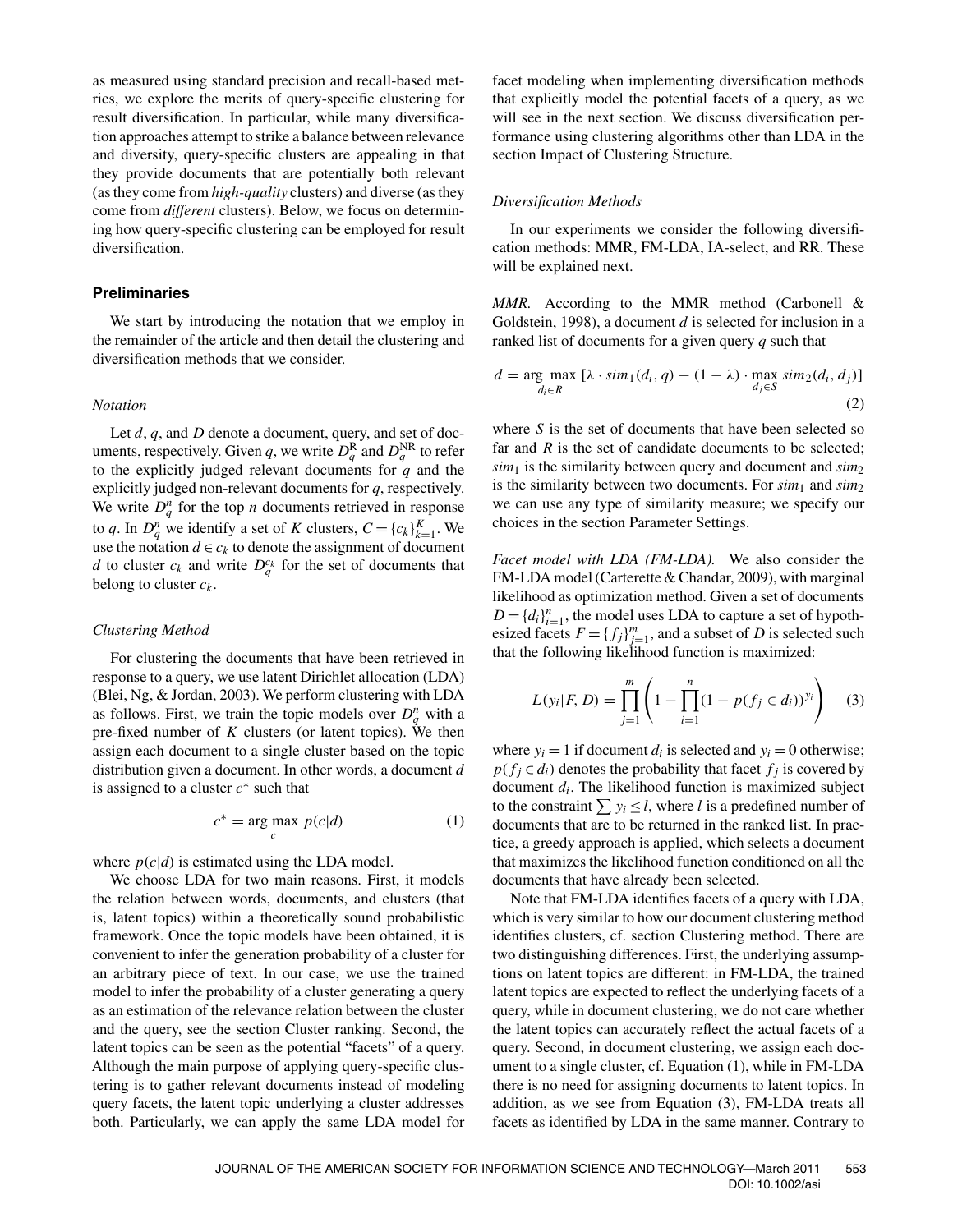our method, FM-LDA does not consider the importance of a facet, that is, some facets may be more relevant than others. If we assume that document clusters reflect the potential facets of a query, our method takes into account the importance of each facet via cluster ranking. We will see the impact of ranking clusters on the diversification result of FM-LDA in the section Experimental Results.

*Intent Aware select (IA-select).* With IA-select (Agrawal et al., 2009) the selection of a document is determined by its relevance to the query as well as the probability that it satisfies potential facets given that all previously selected documents fail to do so. Given a candidate document set and a set of potential facets *F*, the algorithm selects the document to be included in the returned set *S* from a candidate set *R* that maximizes the *marginal utility* at each step:

$$
d^* = \underset{d \in R}{\text{arg max}} \sum_{f \in F} P(f_i | q, S) \ V(d | q, f_i) \tag{4}
$$

where  $V(d|q, f)$  is a quality value of *d* that is computed using the retrieval score of *d* with respect to *q*, weighted by the likelihood that *d* belongs to *f*. Further,  $P(f|q, S)$  is the conditional probability that *q* belongs to *f* , given that all documents in *S* failed to provide information on *f* :

$$
P(f|q, S) = (1 - V(d|q, f))P(f|q, S\backslash d)
$$
 (5)

Instead of training a classifier with a taxonomy as implemented in the original IA-select algorithm to obtain  $P(f|q, S)$ and the likelihood that *d* belongs to *f* , we estimate these probabilities with the topic distribution from the LDA model. Similar to FM-LDA, we use the same LDA model for clustering and facet modeling.

*Round-Robin facet selection (RR).* This approach naturally arises in the setting of our strategy for diversification with cluster ranking (defined in the next section). For a given set of documents *D*, we generate a set of *K* clusters with LDA, and rank the clusters according to a certain ranking criterion, for example, the relevance of the clusters to a given query, which results in a ranked list of clusters  $RC = c_1, \ldots, c_k$ , where  $c_1$   $\succ$   $c_2$   $\cdots$   $\succ$   $c_k$ . For each cluster, we rank the documents within that cluster in the order of their original retrieved scores. We then select documents belonging to different clusters in a RR fashion. That is, in each round, we take the top-ranked documents from each of the clusters, and add them to the new ranked list in the order of  $c_1, \ldots, c_k$ . This selection procedure continues until no documents are left in any of the clusters. The motivation behind this approach is as follows. By clustering documents, we gather documents with similar content within the same cluster, whereas documents from different clusters contain diverse content. Intuitively, we can see the clusters as different facets associated with a given query. Hence, selecting documents from different clusters should potentially result in a diverse result list. On top of that, by selecting the documents in the order of the ranking of the clusters, we take into account the importance of different facets.

## **Result Diversification with Cluster Ranking**

In this section, we introduce our proposed framework for combining query-specific clustering and result diversification. The overall goal of the approach is to *rank clusters with respect to their relevance to the query and to limit the diversification process to documents contained in the topranked clusters only, in order to improve the effectiveness of diversification as measured in terms of both relevance and diversity.*

## *Proposed Framework*

Assume that we have a ranking method *cRanker*(·*)* that ranks clusters with respect to their relevance to a query and a diversification method Div(·*)* that diversifies a given ranked list of documents. We propose the following procedure for diversification. The input of the procedure is the output of *cRanker*, that is, a ranked set of clusters  $RC = c_1, \ldots, c_K$ , where  $c_1 > c_2 > \cdots > c_K$ , and the documents contained in each cluster,  $D_q^c$ . A free parameter *T* is used to indicate the number of top-ranked clusters to be selected for diversification. Furthermore, *dRanker*(·*)* is assumed to be a document ranker that ranks documents according to certain criteria, for example, ranking documents in descending order of their retrieval scores. We illustrate the proposed diversification framework in Figure 2.

The pseudocode of our diversification with cluster ranking method is given in Algorithm 1. It applies Div(·*)* to the documents assigned to the top *T* ranked clusters; documents assigned to clusters ranked below the top *T* are ranked by *dRanker*(·*)* and appended to the ranked list of documents obtained from the top *T* clusters.

Two crucial components of our proposed diversification framework are the function  $cRanker(\cdot)$  that ranks the clusters and the selection of *T* . In the following sub-sections, we discuss our choices for these two components. As for  $Div(\cdot)$ , we use the diversification approaches introduced in the section Diversification methods.

## *Cluster Ranking*

As we pointed out above, ranking clusters based on their relevance to a query is an important issue, which has been studied in the context of cluster-based retrieval. Since our main purpose is not to develop a new method for ranking clusters, we only discuss two ways to rank clusters that are necessary for investigating the effectiveness of our proposed framework for result diversification.

*Query likelihood.* For a query *q*, we rank the clusters in descending order of the probability  $p(c|q)$ , which is inferred from the LDA model as described in the section Clustering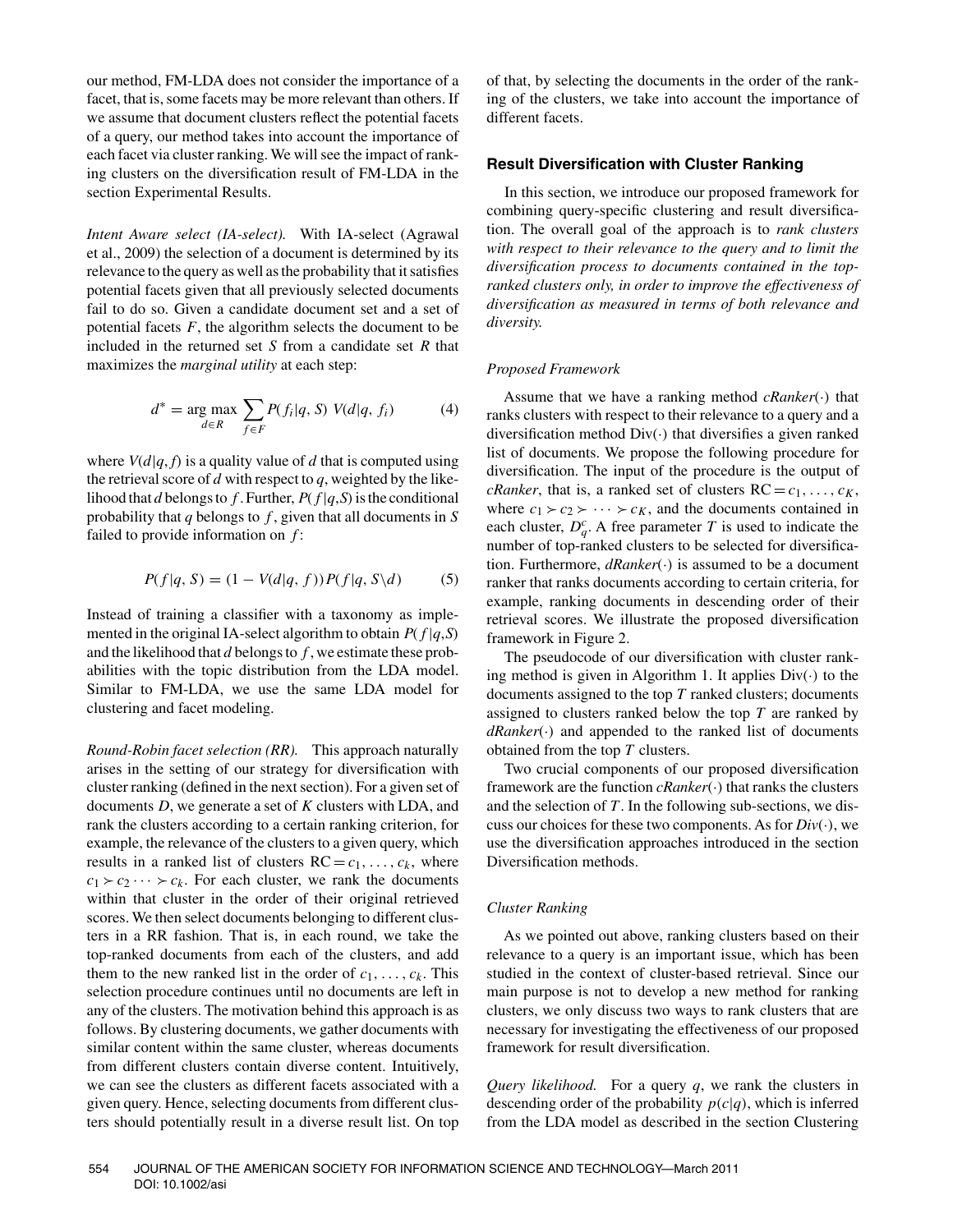

FIG. 2. Diversification with cluster ranking. The input is a ranked list of documents and output is a diversified ranked list of documents. The arrows represent methods applied to the documents, and the boxes show the status of the documents.

**Algorithm 1.** Diversification with cluster ranking

**Input**: *Div*(·),  $RC = c_1, ..., c_k, \{D_q^c\}, T$ **Output**: re-ranked documents *ranked ranked* = Ø  $to\_rank = \{D_q^{c_i}\}_{i=1}^T$ <br>*ranked* ← *ranked* ∪ *Div*(*to\_rank*) **for** *i* in  $T + 1$  to *k* **do** *ranked* ← *ranked* ∪ *dRanker*( $D_q^{c_i}$ ) **end for return** *ranked*

method. In other words, the clusters are ranked according to their likelihood given the query. This is a simple but reasonable approach. Presumably, if a cluster has a high probability to generate a query, the documents contained in this cluster are more likely to be relevant to the query. Hence, the cluster is more likely to contain relevant documents.

*Oracle ranker.* We also consider an oracle ranker, that is, a ranker that uses information from explicit relevance judgements. Here, the probabilities  $p(c|q)$  are estimated using the judgments of retrieved documents in  $D_q^n$ . It is computed as:

$$
p(c|ora_q) = \frac{|D_q^c \cap D_q^R|}{|D_q^c|}.
$$
 (6)

In words, using  $p(c|ora_q)$ , we rank clusters according to the number of relevant documents contained in them, normalized by the size of the cluster.

Observe that Equation (6) combines two important factors: the number of relevant documents in  $c_k$  and its relative size. Intuitively, we hope that the top-ranked clusters contain most of the relevant documents, which is not achieved by simply assigning most of the documents to a single huge cluster. We discuss this issue, that is, properties of the clustering structure desired by our proposed framework, in more detail in the section Impact of Clustering Structure.

## *Determining the Cut-Off T*

The optimal number of top-ranked clusters whose documents will be used for diversification, *T* , depends on a number of factors: the diversification method, the total number of clusters (that is, *K)*, the evaluation metric, as well as the query. Similar to our strategy for ranking clusters, we discuss two ways to determine the value of *T*, namely, automatically determining *T* with cross-validation and using an oracle.

*Automatically determining T using cross-validation over queries.* Automatically determining the optimal cut-off *T* is non-trivial. We typically do not have sufficiently many test queries to learn the optimal value of *T* , hence we apply leaveone-out cross-validation to find the optimal value of *T* for each query. Specifically, we optimize *T* over a set of training queries for a given *K* and a given diversification method for a given evaluation metric by exhaustive search, i.e., over all possible values of  $T = 1, \ldots, K$ . Then we apply the learned *T* on the test query.

Oracle *T.* To obtain the oracle value of *T* , for each query, we find the optimal *T* for each diversification method and each setting of *K* over each single evaluation metric, i.e., the performance is maximized in terms of a corresponding evaluation metric. For a given cluster ranking approach, the oracle *T* provides an upper bound for our proposed diversification framework under the given setting, which shows the potential merit of applying cluster ranking and selection for result diversification.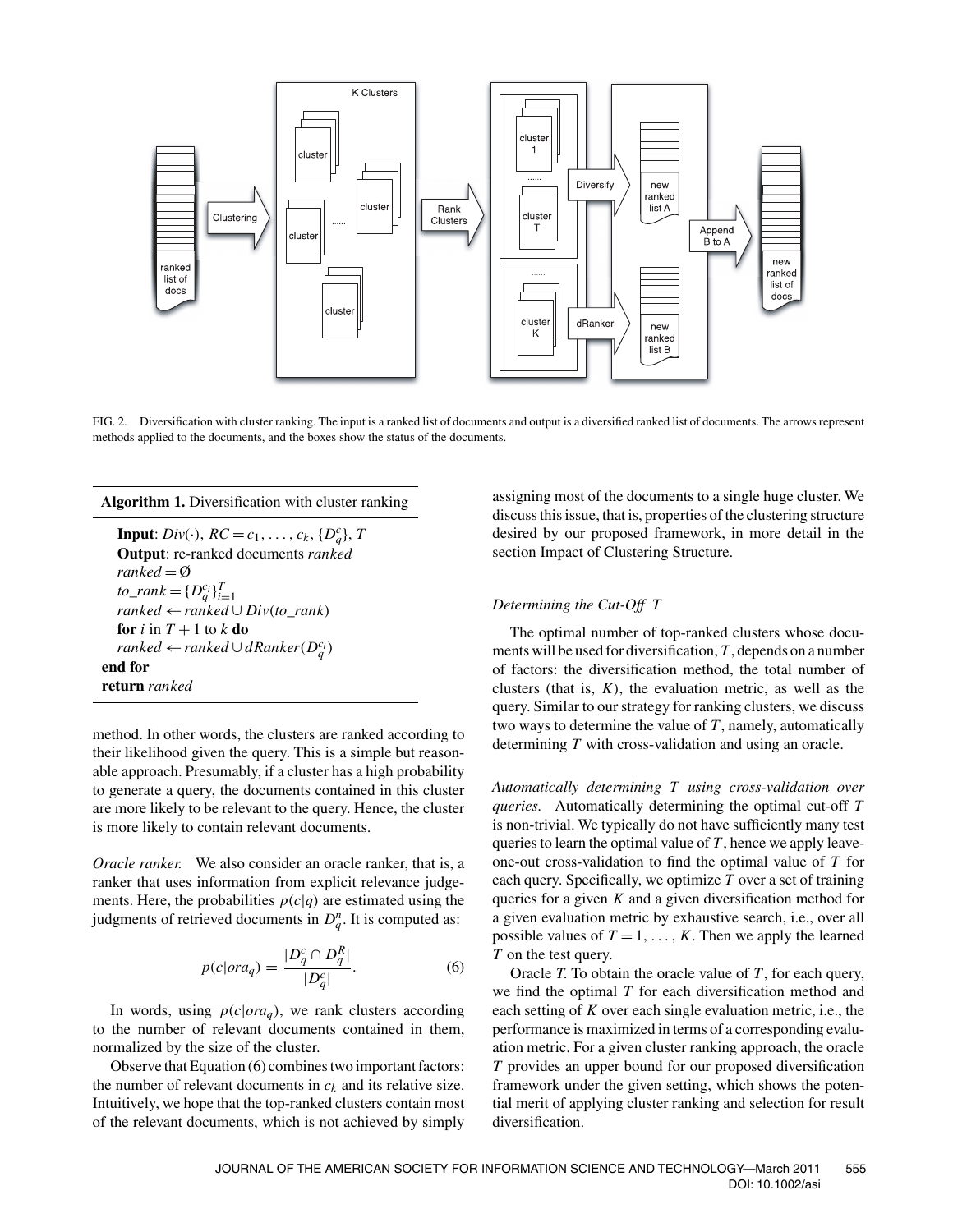## **Experimental Setup**

In this section, we describe our experimental setup for investigating the effectiveness of diversification with cluster ranking. We begin by recalling the research questions raised in the Introduction. Then we specify the settings for our experiments, including the document collection and test queries, the evaluation metrics and the parameter settings for the retrieval method, diversification methods, and clustering algorithms.

## *Research Questions and Experiments*

The main research question we address in this article is: *Can query-specific clustering be used to improve the effectiveness of result diversification?*

More specifically, we investigate the following:

Q-1 What is the impact of diversification with cluster ranking on the effectiveness of existing result diversification methods? In other words, how much performance is gained by employing query-specific clustering and applying result diversification to documents contained in the top-ranked clusters? In particular, given the query likelihood cluster ranker and an automatically determined value of *T* , what is the effectiveness of the proposed diversification framework?

We apply Algorithm 1 with various diversification methods, i.e., various instances of Div(·*)*, on an initially retrieved ranked list of documents  $D_q^n$  where  $n = 1000$ . We write  $cX$ to denote the instance of Algorithm 1 where *X* is used as  $Div(\cdot)$ . First, we take the cluster ranker based on query likelihood (section Cluster ranking), and investigate whether the proposed diversification framework is effective even though the ranking of clusters may not be optimal. We set *T* to different values and compare the results of only diversifying over documents contained in the top *T* clusters to the result of diversifying over the complete ranked list of documents. Then, in order to evaluate the performance of our framework combined with the query likelihood cluster ranker and the automatically determined *T* , we use cross-validation as described in section Determining the cut-off *T* to determine the optimal *T* for each diversification and a given *K*. While optimizing *T* on training queries, we use two evaluation metrics:*α*-NDCG@10 for*α*-NDCG-based metrics and IA-P@10 for IA-P based metrics (see the section Evaluation metrics for a description of these evaluation metrics).

We analyze the effectiveness of diversification with cluster ranking along four dimensions: the cluster rankers used, the cut-off value *T* , the number of documents used for clustering as well as for diversification, and the clustering algorithms used. In our experiments, the query likelihood cluster ranker and the method to automatically determine *T* are chosen for simplicity, while many other possibilities exist. Insights into the roles of both components and their interactions within our proposed framework are useful for future work on potentially more effective approaches to ranking clusters and to automatically determining *T* . In addition, the number of documents being included from the initially retrieved ranked list for clustering and for diversification can be seen as an additional free parameter. We provide a comprehensive analysis for the sensitivity of the proposed framework to the choice of this parameter. In addition, LDA is used for clustering for the reasons as stated in section Clustering method. It is useful to examine the general properties of the sort of clustering structure desired by Algorithm 1, as this provides guidance for choosing suitable clustering algorithms. Specifically, then, we seek to answer the following additional research questions:

- Q-2 What is the impact of the two main components, namely, the cluster ranker and the selection of number of topranked clusters, on the overall performance of diversification with cluster ranking?
- Q-3 Further, given that we use top-ranked documents retrieved in response to a query for clustering as well as for diversification, how sensitive is the performance of the proposed framework to the number of documents being selected?
- Q-4 What conditions should clusters fulfill in order for diversification with cluster ranking to be effective?

In order to answer Q-2, we conduct a set of "oracle" runs in three settings. First, we analyze the impact of *T* by comparing the diversification results using the oracle *T* and the predicted *T* determined by cross-validation. Then, we analyze the impact of the cluster ranker by comparing the diversification performance using the oracle *cRanker*(·*)* as described in the section Cluster ranking to that of the query likelihood-based cluster ranker. In addition, we combine the oracle cluster ranker and the oracle *T* so as to identify an upper bound on the improvement of diversification with cluster ranking over diversification without cluster ranking and selection; See the section Impact of the cluster ranker and *T* .

In order to answer Q-3, we continue using the oracle cluster ranker and conduct a set of three experiments with varying number of documents for clustering and for diversification. Given an initially retrieved ranked list of documents, let us refer to the documents used for clustering, i.e., training the LDA model, as  $D_q^C$  and the documents on which we apply Algorithm 1 as  $D_q^D$ . The settings of the three experiments can be described as follows.

*Setting* 1. Set  $C = 100,300,500$  and  $D = 1,000$ . In this setting, we fix the number of documents used for applying Algorithm 1 and compare the impact of LDA models trained on different number of top-ranked documents on our proposed diversification framework.

*Setting* 2. Set  $C = 500$  and  $D = 100,300,1,000$ . In this setting, we fix the number of documents used for training the LDA model and analyze the effect of applying Algorithm 1 on different number of top-ranked documents.

*Setting* 3. Set *C* = 100,300,500 and *D* = 100,300,1,000, respectively. In this setting, we check the performance of our proposed framework by varying the number of documents for both clustering and for diversification simutanuously.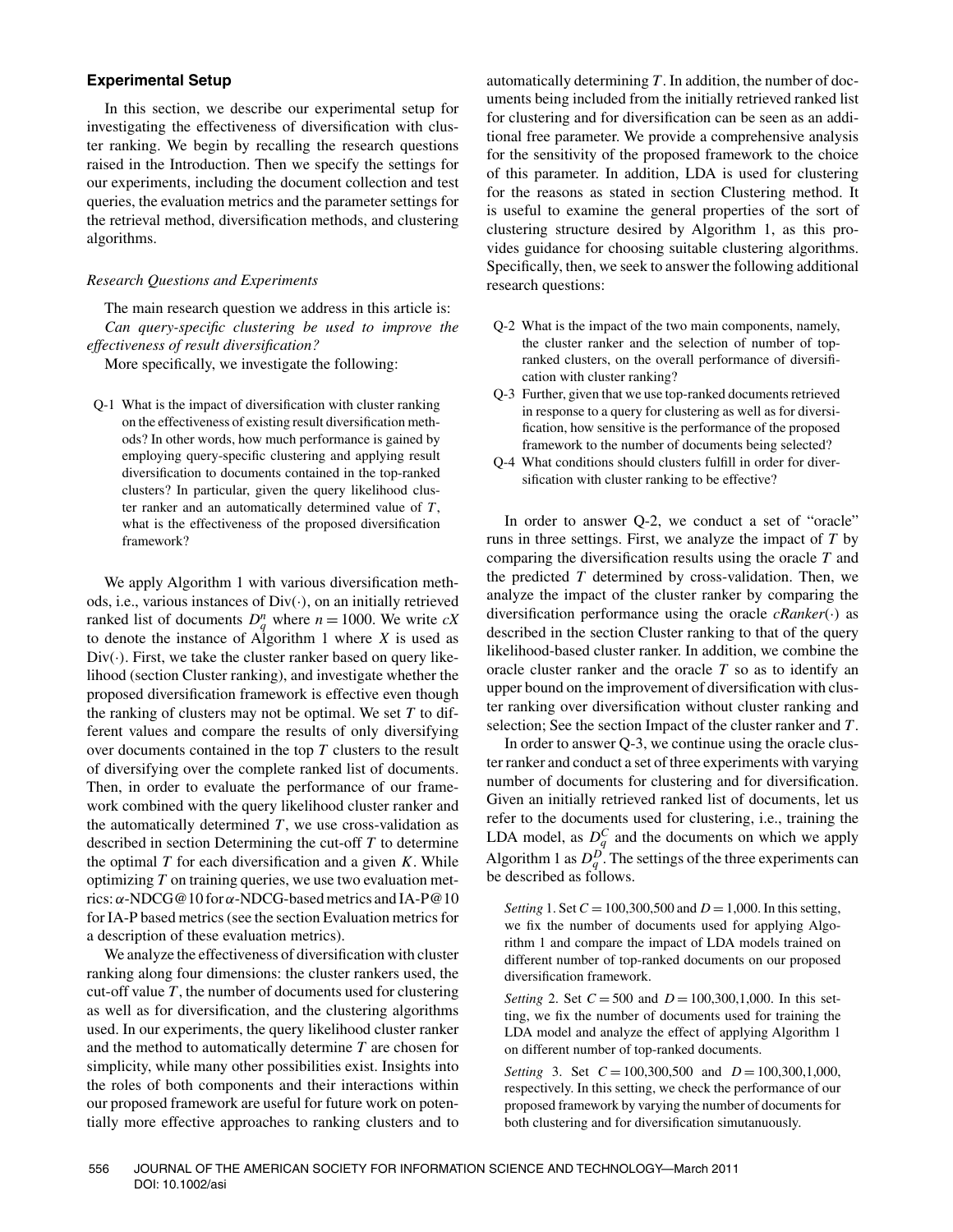Note that in each setting, when  $C = 500$  and  $D = 1,000$ , it is the default parameter setting of the experiments discussed above (see the section Parameter settings) and we use the results of this parameter setting as baselines in our analysis. See the section Length effect for details.

In order to answer Q-4, we hypothesize conditions that should be fulfilled by the clustering structure generated by a cluster algorithm based on the literature in cluster-based retrieval as well as the characteristic of the diversification task. On top of that, we include hierarchical clustering as an alternative clustering algorithm such that it generates a clustering structure different from that generated by LDA. We examine the impact of the conditions on clustering structure by comparing the properties of the two types of clustering structure and the end performance of our diversification with cluster ranking framework. See the section Impact of Clustering Structure for details.

#### *Test Collection and Queries*

As our test collection we use the Category B subset of the ClueWeb09 dataset.<sup>2</sup> It consists of 50 million English pages and was employed as the test collection at the TREC 2009 Web Track (Clarke et al., 2010). As our queries, we use the TREC 2009 Web Track query set from the diversity task, which contains 50 queries, each of which comes with a set of subtopics created from query logs to reflect different facets associated with the query. While relevance judgements were made with respect to each subtopic, retrieval systems only receive a keyword query as input, i.e., short queries that usually consist of one or a few words.

#### *Evaluation Metrics*

For evaluation, we use *α*-NDCG (Clarke et al., 2008), which adapts the NDCG measure to address both relevance and diversity. The parameter  $\alpha$  denotes the probability that a user is still interested in a document given that the facet associated with the document is already covered by previously seen documents. By default, we set  $\alpha$  to 0.5. In addition, we use the IA-P measure (Clarke et al., 2010) with a uniform distribution for judged facets.

A one-sided paired *t*-test is used for testing the significance of the difference between run results as indicated in the captions:  $\Delta(\nabla)$  indicates that an improvement (decline) is significant with  $\alpha < 0.05$ ;  $\Delta(\nabla)$  indicates that an improvement (decline) is significant with  $\alpha$  < 0.01.

#### *Parameter Settings*

*Settings for retrieval.* For our baseline retrieval method, we use the Markov Random Field (MRF) retrieval model (Metzler & Croft, 2005); we use the full dependency model implemented by the indri search engine<sup>3</sup> with default parameter settings. All follow-up clustering and re-ranking methods that involve an initially retrieved list of documents use the results generated by the MRF model.

*Settings for clustering.* For each query in our test set, we retrieve a ranked list of 1,000 documents using MRF and identify clusters with LDA, as described previously. We set the number of clusters, *K*, to 10, 30, and 50, in order to check for the effectiveness of our diversification with cluster ranking using different numbers of clusters. For training the latent topic models, following Carterette and Chandar (2009) we use the top 500 documents as  $D_q^n$  to estimate the LDA model parameters with Gibbs sampling (Geman & Geman, 1984; Griffiths & Steyvers, 2004) and then infer the latent topic generation probabilities for all 1,000 documents.

*Settings for diversification.* The diversification methods that we consider come with the following model parameters:

*MMR*. For  $sim_1$  we normalize retrieval scores into [0,1] (see below); for *sim*2, we use cosine similarity. To determine *λ*, we performed a simple parameter sweep by applying MMR without cluster ranking and use *α*-NDCG@10 as the optimization metric, that is, we chose the *λ* that generates the best result in terms of *α*-NDCG@10; *λ* was found to be 0.9. Optimization is performed with respect to diversification with entire ranked list.

*IA-select.* We model the distribution of facets of a query with the cluster distribution inferred by LDA (see the section Diversification methods). Specifically, the importance of a cluster, that is, facet, for a query *q* is determined by  $p(c|q)$ , which is inferred from the trained LDA model.

*FM-LDA.* Similar to IA-select, facets of a query are discovered by LDA; the only parameter is the number of facets.

*RR.* We order clusters by descending value of  $p(c|q)$  which is inferred in the same way as for IA-select.

*Score normalization.* For MMR and IA-select, the original retrieval scores are involved for diversification. In our experiments, we normalize those scores into range [0, 1] in order to combine scores with different ranges. Since the original retrieval score is usually in the log domain, we first transform it back to its original domain, and then for the score of each document  $s_d$  in the ranked list  $D_q^n$ , we normalize it using  $norm(s_d) = s_d / \sum_{i \in D_q^n} s_i$ 

# **Experimental Results**

In this section, we discuss the results of our experiments that aim to answer the main research question: *Can query-specific clustering be used to improve the effectiveness of result diversification using diversification with cluster ranking?*

<sup>2</sup>http://boston.lti.cs.cmu.edu/Data/clueweb09/

<sup>3</sup>http://www.lemurproject.org/indri/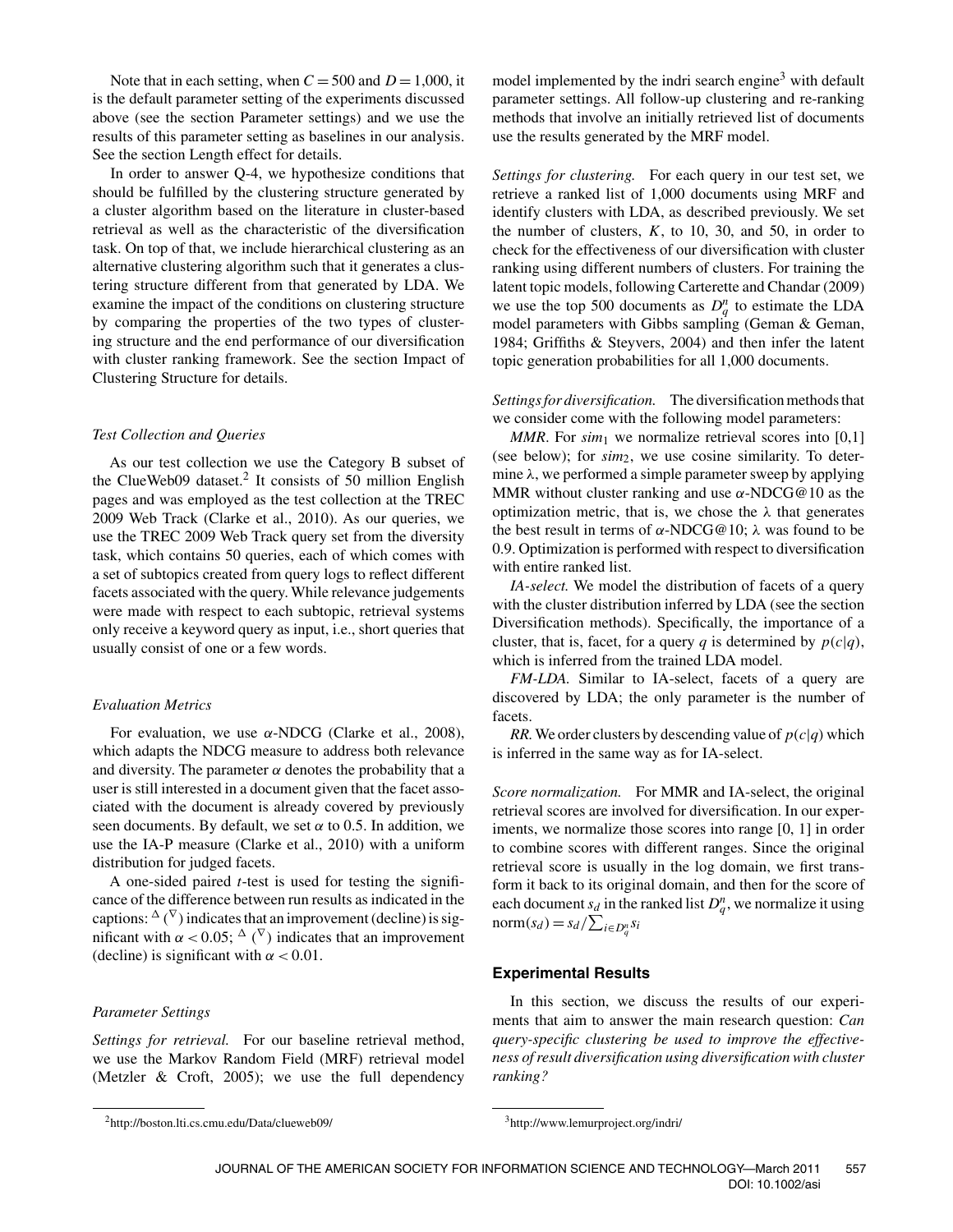

FIG. 3. Diversification with cluster ranking using query likelihood as *cRanker*(·*)* over different numbers of selected top-ranked clusters (*T* ). The evaluation metrics are *α*-NDCG@10 (top row) and IA-P@10 (bottom row). The total number of clusters *K* is set to 10 (3(a) and 3(d)), 30 (3(b) and 3(e)) and 50 (3(c) and 3(f)). Note that the plots have different scales on the *Y*-axis for different evaluation metrics.

#### *Effectiveness of Diversification With Cluster Ranking*

How does diversification with cluster ranking compare with diversification over the complete ranked list of documents? Figure 3 shows the trends of the performance of each diversification method with cluster ranking (cMMR, cFM-LDA, cIA-select, and cRR) across values of *T* , the number of top-ranked clusters whose documents are used for diversification. For each method, when  $T = K$ , diversification with cluster ranking is equivalent to diversifying the complete list of initially retrieved documents. Here, we only show the results measured using *α*-NDCG@10 and IA-P@10 for  $K = 10$ , 30, and 50; a similar trend can be observed for *α*-NDCG@X and IA-P@X, for *X* = 5,20.

For all methods, the plots in Figure 3 show that diversification does not benefit from, or is even hurt by, selecting all clusters, that is, by diversifying the complete ranked list of documents. In addition, for each method there is an optimal value of *T* that maximizes the performance of the method, which is smaller than the total number of clusters, that is, for which the optimal value of  $T$  satisfies  $T \leq K$ . If we could accurately find this optimal  $T$ , the diversification performance is bound to be more effective than diversification over the complete ranked list of documents. We conclude from this observation that, for a given cluster ranker, the proposed framework has the potential to improve the diversification effectiveness if a proper *T* is chosen. In the following sections, we will further examine whether the difference between diversification with entire ranked list and diversification with

selected *T* clusters is significant, where the selected *T* can be determined through cross-validation as well as set by oracle.

We therefore investigate the effectiveness of diversification with cluster ranking based on the query-likelihood cluster ranker combined with the predicted *T* next.

# *Diversification With the Query Likelihood-Based Cluster Ranker and Predicted T*

Now let us look at the performance of diversification using query likelihood for ranking clusters and using cross-validation to predict the number *T* of top-ranked clusters to be considered for diversification. Tables 1–4 compare diversification with cluster ranking against diversifying the complete list of retrieved documents. As before, *cX* indicates the runs with cluster ranking and selection, where *X* is the name of a diversification method; in each table, *K* is the total number of clusters. We also list the average predicted value of *T* . On top of that, we include the performance achieved by each method when *T* is optimal, which is indicated by  $T^*$ , e.g., the peak points in Figure 3. Note that  $T^*$  is different from the oracle  $T$ : in the case of oracle  $T$ , the value of  $T$ is optimized for each query, while  $T^*$  is optimized for the average performance over all queries.

We see that for different diversification methods, diversification with cluster ranking outperforms the original algorithms in nearly all cases, even though query likelihood is not a perfect ranker for ranking clusters and *T* has not been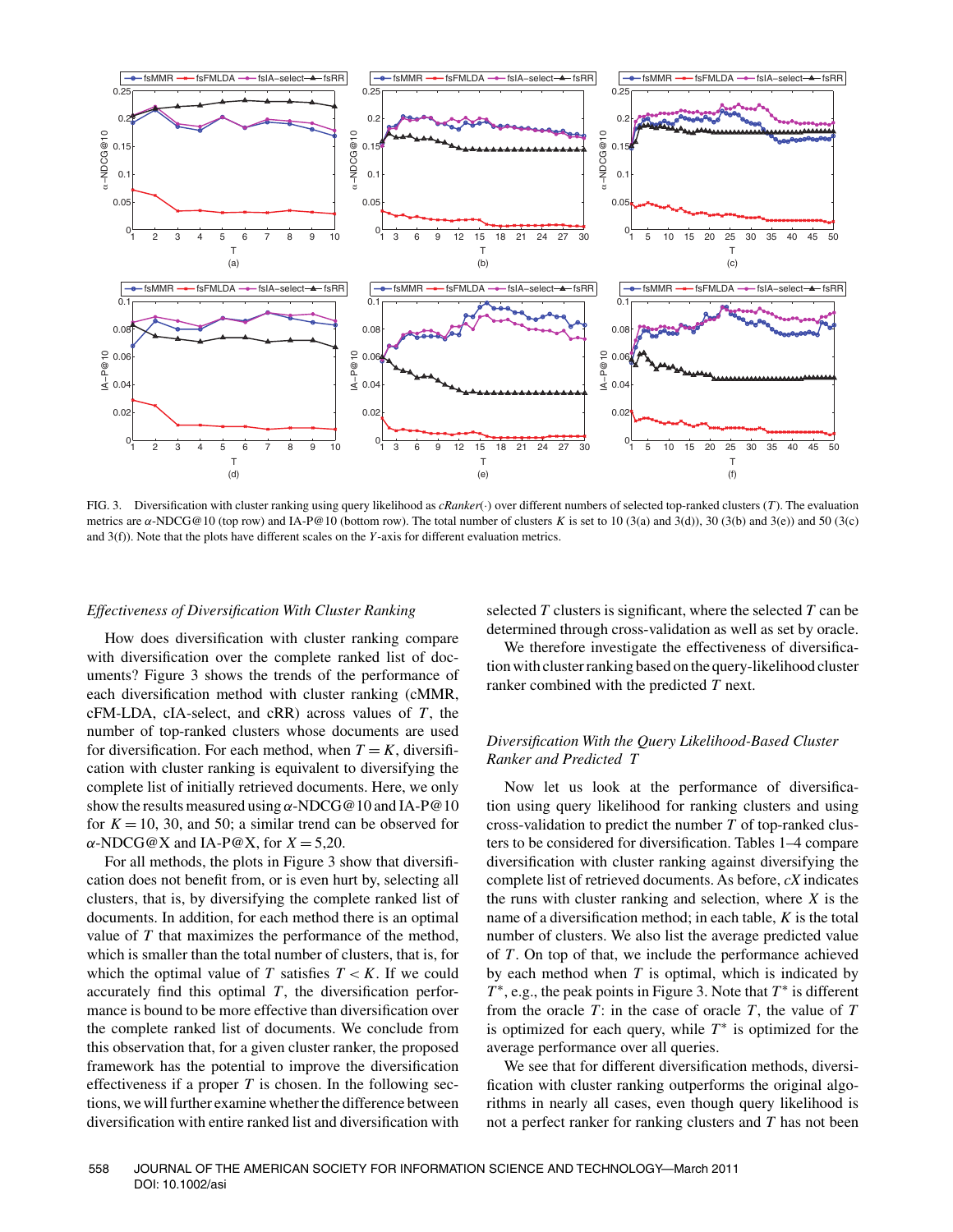|                                |                                   | $\alpha$ -NDCG@5                                    |                        | $\alpha$ -NDCG@10                          |                |                         | IA-P@5      |                         | $IA-P@10$      |  |
|--------------------------------|-----------------------------------|-----------------------------------------------------|------------------------|--------------------------------------------|----------------|-------------------------|-------------|-------------------------|----------------|--|
| K                              | Method                            | Score                                               | avg. $T$               | Score                                      | avg. $T$       | Score                   | avg. $T$    | Score                   | avg.T          |  |
| $\overline{\phantom{0}}$<br>10 | <b>MMR</b><br>cMMR<br>$cMMR^{T*}$ | 0.122<br>$0.191^{\triangle}$<br>$0.191^{\triangle}$ | 1.98<br>2              | 0.169<br>0.216<br>0.216                    | -<br>2.00<br>2 | 0.066<br>0.070<br>0.090 | 2.44<br>2   | 0.083<br>0.069<br>0.092 | 6.82<br>$\tau$ |  |
| 30                             | cMMR<br>$cMMR^{T^*}$              | 0.157<br>$0.179^{\triangle}$                        | 4.42<br>$\overline{4}$ | 0.171<br>0.204                             | 4.76<br>4      | 0.077<br>0.085          | 13.54<br>16 | 0.090<br>0.099          | 15.94<br>16    |  |
| 50                             | cMMR<br>$cMMR^{T*}$               | $0.178^{\triangle}$<br>$0.179^{\triangle}$          | 21.80<br>23            | $0.214^{\triangle}$<br>$0.214^{\triangle}$ | 23.00<br>23    | 0.090<br>0.092          | 23.00<br>23 | 0.096<br>0.096          | 23.00<br>23    |  |

*Note*. For each *K* and each evaluation metric, the performance of cMMR is compared with the corresponding performance of MMR. Boldface indicates the best score achieved for a given *K*. For cMMR<sup>*T*\*</sup>, the avg. *T* is the value of  $T^*$ .

| TABLE 2. Results of FM-LDA vs. cFM-LDA. |  |  |  |  |
|-----------------------------------------|--|--|--|--|
|-----------------------------------------|--|--|--|--|

|    |                                            | $\alpha$ -NDCG@5                                            |           | $\alpha$ -NDCG@10                                   |           | $IA-P@5$                                                              |                                           | $IA-P@10$                                                                                       |       |
|----|--------------------------------------------|-------------------------------------------------------------|-----------|-----------------------------------------------------|-----------|-----------------------------------------------------------------------|-------------------------------------------|-------------------------------------------------------------------------------------------------|-------|
| K  | Method                                     | Score                                                       | avg. $T$  | Score                                               | avg. $T$  | Score                                                                 | avg. $T$                                  | Score                                                                                           | avg.T |
| 10 | <b>FM-LDA</b><br>cFM-LDA<br>$cFM-LDA^{T*}$ | 0.027<br>0.058<br>0.058                                     | 1.00      | 0.029<br>$0.072^{\triangle}$<br>$0.072^{\triangle}$ | 1.00      | 0.011<br>$0.031^{\triangle}$<br>$0.031^{\circ}$                       | 1.00                                      | 0.008<br>$0.029^{\triangle}$<br>$0.029^{\triangle}$                                             | 1.00  |
| 30 | <b>FM-LDA</b><br>cFM-LDA<br>$cFM-LDA^{T*}$ | 0.000<br>$0.020^{\Delta}$<br>$0.022^{\triangle}$            | 2.06<br>2 | 0.006<br>$0.027^{\triangle}$<br>$0.034^{\triangle}$ | 1.02      | 0.000<br>$0.009^{\Delta}$<br>$0.010^{\triangle}$                      | $\qquad \qquad$<br>1.00<br>$\overline{c}$ | 0.003<br>$0.016^{\triangle}$<br>$0.016^{\triangle}$                                             | 1.96  |
| 50 | <b>FM-LDA</b><br>cFM-LDA<br>$cFM-LDA^{T*}$ | 0.008<br>0.020<br>$0.038$ <sup><math>\triangle</math></sup> | -<br>1.32 | 0.015<br>0.026<br>$0.049^{\triangle}$               | 4.60<br>5 | 0.004<br>$0.021^{\circ}$<br>$0.021$ <sup><math>\triangle</math></sup> | $\overline{\phantom{0}}$<br>1.00          | 0.005<br>$0.021$ <sup><math>\triangle</math></sup><br>$0.021$ <sup><math>\triangle</math></sup> | 1.00  |

*Note*. For each *K*, the results of cFM-LDA are compared to the corresponding results of FM-LDA. Boldface indicates the best score achieved for a given *K*. For cFM-LDA<sup> $T^*$ </sup>, the avg. *T* is the value of  $T^*$ .

|    |                           | $\alpha$ -NDCG@5    |                          | $\alpha$ -NDCG@10   |                          | $IA-P@5$            | $IA-P@10$                |                     |       |
|----|---------------------------|---------------------|--------------------------|---------------------|--------------------------|---------------------|--------------------------|---------------------|-------|
| K  | Method                    | Score               | avg. $T$                 | Score               | avg. $T$                 | Score               | avg. $T$                 | Score               | avg.T |
| 10 | IA-select                 | 0.125               |                          | 0.179               |                          | 0.069               | -                        | 0.086               |       |
|    | cIA-select                | $0.199^{\triangle}$ | 2.00                     | 0.221               | 2.00                     | 0.053               | 3.30                     | 0.056               | 6.58  |
|    | $cIA\text{-select}^{T^*}$ | $0.199^{\triangle}$ | 2                        | 0.222               | 2                        | 0.096               | 7                        | 0.092               | 7     |
| 30 | IA-select                 | 0.116               | $\overline{\phantom{0}}$ | 0.165               |                          | 0.063               | $\overline{\phantom{0}}$ | 0.073               |       |
|    | cIA-select                | 0.145               | 7.00                     | 0.158               | 7.64                     | 0.079               | 14.36                    | 0.077               | 16.00 |
|    | $cIA\text{-select}^{T^*}$ | $0.185^{\triangle}$ | π                        | 0.203               | 7                        | $0.094^{\triangle}$ | 16                       | $0.090^{\triangle}$ | 16    |
| 50 | IA-select                 | 0.146               | -                        | 0.193               | $\overline{\phantom{m}}$ | 0.078               | $\overline{\phantom{0}}$ | 0.092               |       |
|    | cIA-select                | $0.181^{\triangle}$ | 15.06                    | 0.208               | 27.14                    | 0.100               | 31.36                    | 0.092               | 23.54 |
|    | $cIA\text{-select}^{T^*}$ | $0.199^{\triangle}$ | 9                        | $0.226^{\triangle}$ | 27                       | $0.105^{\triangle}$ | 32                       | 0.096               | 23    |

TABLE 3. Results of IA-select vs. cIA-select.

*Note*. For each *K*, the results of cIA-select are compared with the corresponding reults of IA-select. Boldface indicates the best score achieved for a given *K*. For cIA-select<sup> $T^*$ </sup>, the avg. *T* is the value of  $T^*$ .

fully optimized. If we take the optimal *T* with respect to the average performance over all queries, i.e.,  $T^*$ , we see further improvements, and more improvements are statistically significant compared with that of the predicted *T* . In some cases, the average predicted  $T$  is very close to the  $T^*$  and results in similar performance. However, small difference between the average predicted  $T$  and  $T^*$  does not necessarily lead to small difference between diversification results. This may because the difference between the average predicted  $T$  and the  $T^*$ does not reflect the per-query difference, which can in fact lead to very different results.

Below, we take a close look at the performance of individual diversification methods, focusing on the results obtained using automatically determined *T* . Results obtained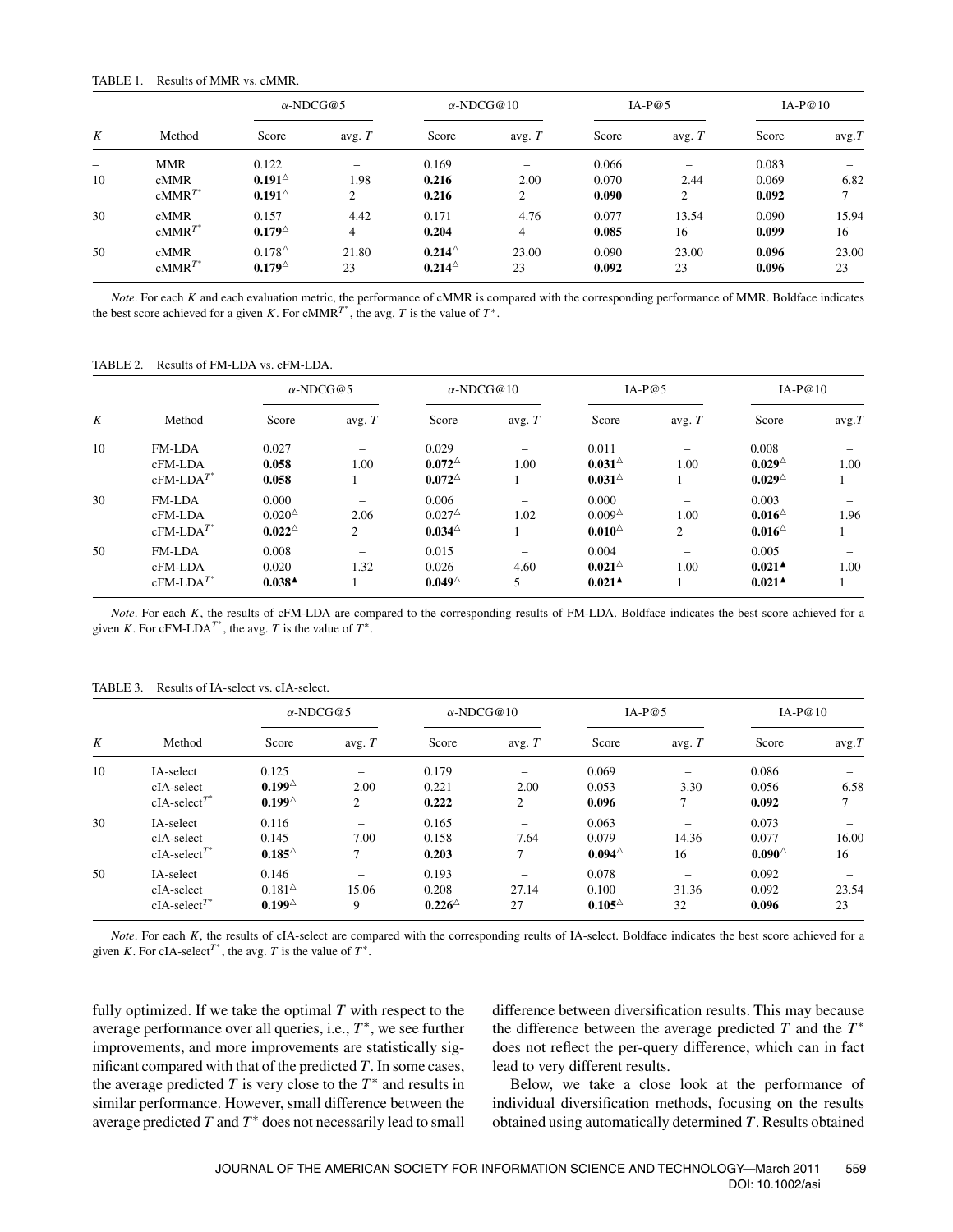|    |            | $\alpha$ -NDCG@5    |                          | $\alpha$ -NDCG@10   |          | $IA-P@5$            |                |                     | $IA-P@10$ |  |
|----|------------|---------------------|--------------------------|---------------------|----------|---------------------|----------------|---------------------|-----------|--|
| K  | Method     | Score               | avg. $T$                 | Score               | avg. $T$ | Score               | avg. $T$       | Score               | avg.T     |  |
| 10 | <b>RR</b>  | 0.198               | $\overline{\phantom{0}}$ | 0.222               |          | 0.079               |                | 0.067               |           |  |
|    | cRR        | 0.199               | 2.68                     | $0.233^{\triangle}$ | 6.00     | 0.085               | 2.00           | 0.083               | 1.00      |  |
|    | $cRR^{T*}$ | 0.204               | 2                        | $0.233^{\triangle}$ | 6        | 0.091               | $\overline{2}$ | 0.083               |           |  |
| 30 | RR         | 0.137               | $\overline{\phantom{0}}$ | 0.144               |          | 0.049               | -              | 0.034               |           |  |
|    | cRR        | 0.151               | 2.94                     | 0.168               | 2.06     | 0.065               | 2.90           | $0.060^{\triangle}$ | 1.00      |  |
|    | $cRR^{T*}$ | 0.152               | 2                        | $0.173^{\triangle}$ | 2        | $0.068^{\triangle}$ | $\overline{2}$ | $0.060^{\triangle}$ |           |  |
| 50 | RR         | 0.157               |                          | 0.177               |          | 0.057               |                | 0.045               |           |  |
|    | cRR        | 0.160               | 5.00                     | 0.172               | 4.86     | 0.067               | 3.20           | 0.056               | 3.92      |  |
|    | $cRR^{T*}$ | $0.176^{\triangle}$ | 5                        | 0.188               | 5        | 0.072               | 3              | $0.063^{\triangle}$ | 4         |  |

*Note*. For each *K*, the results of cRR are compared with the corresponding results of RR. Boldface indicates the best score achieved for a given *K*. For  $cRR^{T*}$ , the avg. *T* is the value of  $T^*$ .

by  $T^*$  are listed for completeness, but not discussed further.

For MMR (Table 1), we see that in all cases except when  $K = 10$  and for IA-P@10, the performance of diversification with cluster ranking improves over the original diversification algorithm, although the improvements are not always statistically significant.

For FM-LDA (Table 2), we see that in all cases, diversification with cluster ranking improves over diversification without cluster ranking; in most cases the improvement is statistically significant. In addition, we notice that the average number of selected top-ranked clusters in each case is small compared with other methods (that is, cIA-select, cMMR, and cRR). In other words, when more clusters are included for diversification, the performance of FM-LDA drops quickly. This phenomenon suggests that FM-LDA may be very sensitive to non-relevant documents: including more clusters increases the chance of including more non-relevant documents for diversification and the performance of FM-LDA decreases in this situation.

For IA-select (Table 3), we see that in most cases, the performance is improved by applying diversification with cluster ranking. Exception includes the following cases:  $K = 10$ using IA-P@5 and IA-P@10,  $K = 30$  using  $\alpha$ -NDCG@10 and  $K = 50$  using IA-P $\textcircled{e}$  10 where the performance stays the same.

For RR (Table 4), in all cases except when  $K = 50$  using  $\alpha$ -NDCG@10, diversification with cluster ranking outperforms the original method. Note that ranking clusters is inherent for RR and the only difference between RR and cRR is that cRR applies RR on top *T* selected clusters. The improvement of cRR over RR shows that eliminating from the diversification process clusters that are likely to be non-relevant to the query can effectively improve the result diversification performance.

Finally, we have a look at cases where diversification with cluster ranking does not outperform their original counterparts. Let us use cIA-select as an example. If we look at the corresponding plots in Figures 3(b), (d) and (f) for the cases where cIA-select loses against IA-select, we see that the performance curves of cIA-select across different cut-off values *T* fluctuate frequently and on each curve, several local maximums exist and the differences between those local maximums are small. On the one hand this may create difficulties for the cross-validation approach to find a global optimal *T* ; on the other hand, this indicates that the ranking of clusters needs to be improved. Similar observations can be made for cMMR and cRR.

## *Additional Remarks*

Although not directly related to our experimental objectives, in Table 5 we show the performance of the initial retrieval result generated by the MRF model, as measured using diversification metrics. We compare its performance to that of applying diversification methods, and of the results of diversification with cluster ranking. For the results of diversification with cluster ranking, we only show the runs with best performance among different *K* values, in terms of *α*-NDCG@10 and IA-P@10. Note that the value of *K* that results in the best performance may differ for different diversification methods, which suggests that for optimizing performance and a careful model selection,*K* should be tuned separately for each diversification method and metric.

Diversification with cluster ranking outperforms diversification over the complete ranked list of documents, but does not always outperform the baseline, that is, the initial ranked list returned by MRF. The performance of diversification with cluster ranking is closely related to the performance of the underlying diversification methods: diversification methods that perform better, e.g., IA-select and RR, result in better performance with cluster ranking.<sup>4</sup> The performance of FM-LDA is low in general, which may be due to the fact that it retrieves too few relevant documents after diversification, as was also found by Carterette and Chandar (2009).

<sup>&</sup>lt;sup>4</sup>The performance of IA-select and RR and their cluster ranking versions is between the median and the best of systems taking part in the diversity task at TREC 2009 Web Track in terms of *α*NDCG@10 (best: 0.526; median: 0.175) and IA-P@10 (best: 0.244; median: 0.073).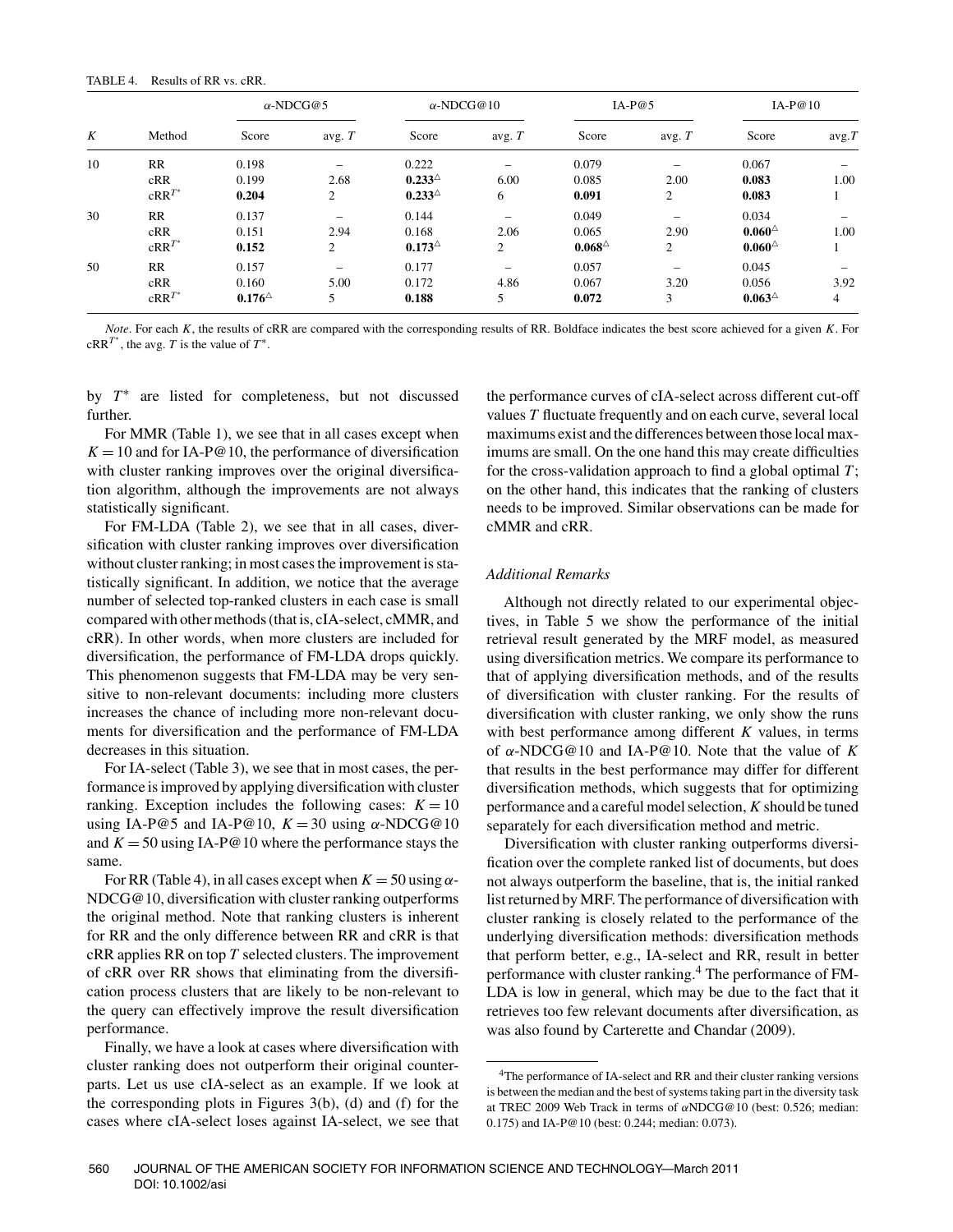TABLE 5. The performance of the initially retrieved ranked list of documents (MRF) in terms of diversity and the optimal performance of diversification methods and the corresponding cluster ranking versions.

| Methods        | $\alpha$ -NDCG@5                              | $\alpha$ -NDCG@10    | K  | $IA-P@5$                                  | $IA-P@10$                                          | K  |
|----------------|-----------------------------------------------|----------------------|----|-------------------------------------------|----------------------------------------------------|----|
| MRF (baseline) | 0.118                                         | 0.170                |    | 0.069                                     | 0.088                                              |    |
| MMR            | 0.122                                         | 0.169                |    | 0.066                                     | 0.083                                              |    |
| cMMR           | $0.191^{\triangle}$                           | 0.216                | 10 | 0.090                                     | 0.096                                              | 50 |
| FM-LDA         | $0.027$ <sup>V</sup>                          | $0.029$ <sup>V</sup> | 10 | $0.011$ <sup>V</sup>                      | $0.008$ <sup><math>\blacktriangledown</math></sup> | 10 |
| cFM-LDA        | $0.058$ <sup><math>\triangledown</math></sup> | $0.072$ <sup>V</sup> | 10 | $0.031$ <sup>V</sup>                      | $0.029$ <sup>V</sup>                               | 10 |
| IA-select      | $0.146^{\triangle}$                           | $0.193^{\triangle}$  | 50 | 0.078                                     | 0.092                                              | 50 |
| cIA-select     | $0.199^{\AA}$                                 | $0.221^{\circ}$      | 10 | $0.100^{\triangle}$                       | 0.092                                              | 50 |
| <b>RR</b>      | $0.198^{\AA}$                                 | $0.222^{\triangle}$  | 10 | $0.079$ <sup><math>\triangle</math></sup> | $0.067$ <sup><math>\triangledown</math></sup>      | 10 |
| cRR            | $0.200^{\text{A}}$                            | $0.233^*$            | 10 | $0.085^{\text{A}}$                        | 0.083                                              | 10 |

*Note*. Clusters are ranked with query likelihood. Bold face indicates improved performance over the baseline, i.e., MRF. Significance is tested against the MRF baseline.

In Table 5 we notice that RR and its cluster-based version cRR, while simple, are very effective comparing with other diversification methods. The effectiveness of RR and cRR may be due to the following reasons. By applying RR, we first need to rank the clusters, which potentially improves the early precision. On top of that, we select documents from different clusters in an RR fashion, which promotes diversity. cRR, on top of that, cut the clusters at top  $T$ , further prevents potentially non-relevant clusters being included for diversification.

## *Answer to the Main Research Question*

We turn to our main research question Q-1, for which we have obtained the following answers. First, with an imperfect cluster ranker, diversification using documents from a carefully selected number of top-ranked clusters can be more effective than diversification using all documents in the initial retrieved list. Second, in general, the query likelihood-based cluster ranker and the predicted *T* are effective for improving the performance of the diversification methods discussed in this article. In addition, as discussed in the section Additional remarks, the performance of diversification with cluster ranking is closely related to the performance of the underlying diversification method (that is, without cluster ranking).

## **Sensitivity Analysis**

In this section, we offer a first of two rounds of analysis into the effectiveness of diversification with cluster ranking. In general, the analysis in this section provides insights into the sensitivity of our proposed framework to various parameter settings. Specifically, we aim to answer research question Q-2 and Q-3.

## *Impact of the Cluster Ranker and T*

The aim of this section is to answer research question Q-2: What is the impact of the two main components, namely, the cluster ranker and the selection of the number of top-ranked clusters, on the overall performance of diversification with cluster ranking?

To answer this question, we use a set of oracle experiments based on the oracle cluster ranker; we run the experiments with oracle parameter settings as described in the section Research questions and experiments.

Figure 4 shows the trends of the performance of each diversification method across values of *T* with the oracle cluster ranker. If we compare Figure 4 with Figure 3, we see that in Figure 3 the retrieval performance fluctuates a lot as *T* increases, that is, with many local maximums, whereas in Figure 4, the performance curves are relatively smooth: they remain the same or decrease once an initial maximum has been reached. This implies that, with a near perfect ranking of clusters, we can find the global optimal *T* by simply adding documents belonging to a cluster ranked next, until the performance starts to decrease. On top of that, we clearly see that the optimal results are achieved by selecting a small number of top-ranked clusters. In addition, we notice that the oracle cluster ranker has a different impact on different diversification methods. For example, in Figure 3, cIA-select has a similar performance as cMMR in most cases, whereas in Figure 4, cIA-select consistantly outperforms other methods.

Now let us take a close look at the results of the oracle experiments, which use oracle information for ranking clusters or determining  $T$ , or both. Tables  $6-9$  show the oracle performance of diversification in three settings. First, *T* is selected using an oracle and clusters are ranked with query likelihood. Second, *T* is automatically determined and the clusters are ranked with the oracle cluster ranker. And, third, both *T* and the cluster ranker use oracle information. For comparison, we also include results of the following experiments: diversification over the complete ranked list of documents, and diversification with cluster ranking but without oracle information using the predicted *T* and query likelihood cluster ranker.

Note that for IA-select and RR, since the importance of clusters is taken into account in the original algorithms when ranking with the oracle cluster ranker, their baselines change as well. For the baselines of IA-select and RR with oracle ranker, we use the oracle information to rank the clusters for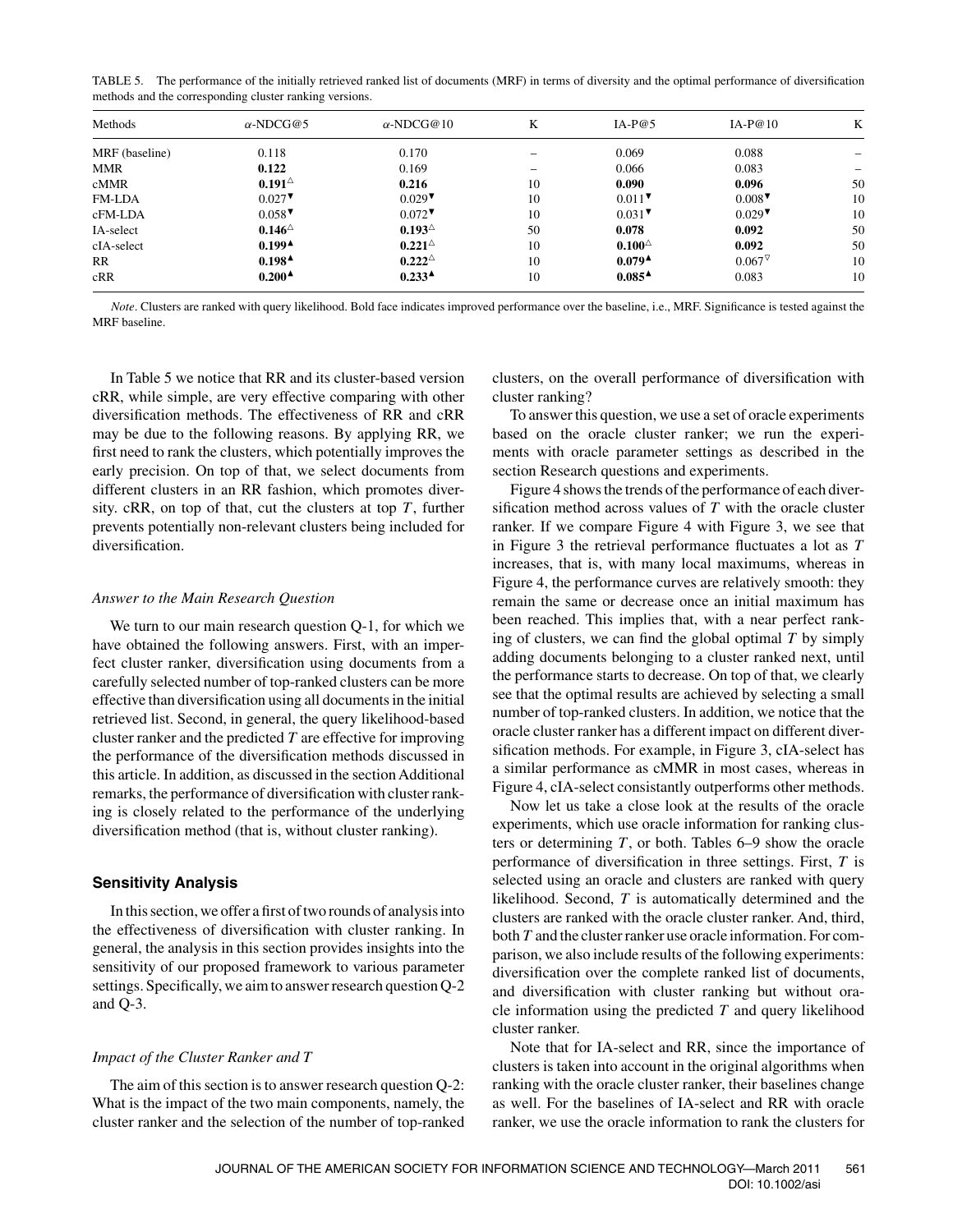

FIG. 4. Diversification with cluster ranking using oracle information as *cRanker*(·*)* over different numbers of selected top-ranked clusters (*T* ). The evaluation metrics are *α*-NDCG@10 (top row) and IA-P@10 (bottom row). The number of clusters *K* is set to 10 (3(a) and 3(d)), 30 (3(b) and 3(e)) and 50 (3(c) and 3(f)). Note that the plots have different scales at the *Y*-axis for different evaluation metrics.

| Method     | $T_{\alpha}$ | $R_{\alpha}$             |                                                                                                                                                        | $\alpha$ -NDCG@5                                                                                                       |                                                                                                                                      |                                                                                                                                   | $\alpha$ -NDCG@10                                                                                |                                                                                                                |                                                                                                                        | $IA-P@5$                                                                                              |                                                                                                  | $IA-P@10$                                                                                                |                                                                                                                        |                                                                                                                        |  |
|------------|--------------|--------------------------|--------------------------------------------------------------------------------------------------------------------------------------------------------|------------------------------------------------------------------------------------------------------------------------|--------------------------------------------------------------------------------------------------------------------------------------|-----------------------------------------------------------------------------------------------------------------------------------|--------------------------------------------------------------------------------------------------|----------------------------------------------------------------------------------------------------------------|------------------------------------------------------------------------------------------------------------------------|-------------------------------------------------------------------------------------------------------|--------------------------------------------------------------------------------------------------|----------------------------------------------------------------------------------------------------------|------------------------------------------------------------------------------------------------------------------------|------------------------------------------------------------------------------------------------------------------------|--|
| <b>MMR</b> |              |                          |                                                                                                                                                        | 0.122                                                                                                                  |                                                                                                                                      |                                                                                                                                   | 0.169                                                                                            |                                                                                                                | 0.066                                                                                                                  |                                                                                                       |                                                                                                  |                                                                                                          | 0.083                                                                                                                  |                                                                                                                        |  |
|            |              |                          | $K = 10$                                                                                                                                               | $K = 30$                                                                                                               | $K = 50$                                                                                                                             | $K = 10$                                                                                                                          | $K = 30$                                                                                         | $K = 50$                                                                                                       | $K=10$                                                                                                                 | $K = 30$                                                                                              | $K = 50$                                                                                         | $K = 10$                                                                                                 | $K = 30$                                                                                                               | $K = 50$                                                                                                               |  |
| cMMR       |              | $\overline{\phantom{0}}$ | $0.191^{\circ}$<br>$0.281$ <sup><math>\triangle</math></sup><br>$0.312$ <sup><math>\triangle</math></sup><br>$0.369$ <sup><math>\triangle</math></sup> | 0.157<br>$0.284$ <sup><math>\triangle</math></sup><br>$0.331^{\triangle}$<br>$0.406$ <sup><math>\triangle</math></sup> | $0.178^{\triangle}$<br>$0.264$ <sup><math>\triangle</math></sup><br>$0.357^{\textstyle \triangle}$<br>$0.417^{\textstyle \triangle}$ | 0.216<br>$0.313^{\textstyle \triangle}$<br>$0.344$ <sup><math>\triangle</math></sup><br>$0.401$ <sup><math>\triangle</math></sup> | 0.171<br>$0.307^{\triangle}$<br>$0.344^{\triangle}$<br>$0.432$ <sup><math>\triangle</math></sup> | $0.214^{\circ}$<br>$0.311^{\textstyle\blacktriangle}$<br>$0.385^{\text{A}}$<br>$0.440^{\textstyle \triangle}\$ | 0.070<br>$0.140^{\textstyle \triangle}$<br>$0.146^{\textstyle \triangle}$<br>$0.204$ <sup><math>\triangle</math></sup> | 0.077<br>$0.147^{\triangle}$<br>$0.212^{\blacktriangle}$<br>$0.234$ <sup><math>\triangle</math></sup> | 0.090<br>$0.144^{\triangle}$<br>$0.204^{\triangle}$<br>$0.233$ <sup><math>\triangle</math></sup> | 0.069<br>0.138<br>$0.142$ <sup><math>\triangle</math></sup><br>$0.195$ <sup><math>\triangle</math></sup> | 0.090<br>$0.138^{\triangle}$<br>$0.178$ <sup><math>\triangle</math></sup><br>$0.217$ <sup><math>\triangle</math></sup> | 0.096<br>$0.146^{\textstyle \triangle}$<br>$0.195^{\textstyle \triangle}$<br>$0.217$ <sup><math>\triangle</math></sup> |  |

TABLE 6. Results of MMR, cMMR, and the oracle versions of cMMR.

*Note*. For each *K* and each evaluation metric, the performance of the oracle runs is compared with the corresponding performance of MMR. Columns *To* and *Ro* list whether the oracle *T* and *R* are used.

the two algorithms, but apply diversification on the whole ranked list.

Two observations can be made. First, for each diversification method, both oracle *T* and the oracle cluster ranker significantly improve the effectiveness of result diversification over their corresponding baselines. Moreover, in the case of automatically determined  $T$ , while not all cases are improved over the baselines when using the query likelihoodbased cluster ranker, the proposed approach outperforms the baselines in all cases when using the oracle cluster ranker, and many of the improvements are statistically significant. That is, the prediction of *T* is more effective when an oracle cluster ranker is used.

Second, using the oracle cluster ranker results in better performance in terms of the diversification metrics than using an oracle to determine *T* in all cases except in the case of FM-LDA with  $K = 10$  of  $\alpha$ -NDCG@5 and IA-P@5; this suggests that the oracle cluster ranker has a larger impact on the diversification results than the oracle *T* . On top of that, combining the oracle cluster ranker and the oracle *T* always results in improved performance.

In addition, for methods such as IA-select and RR, the oracle information of cluster distribution, as defined in the section Experimental results, helps in both cases, with and without cluster ranking and selection, as these methods take into account the importance of clusters, and the oracle information provides a good approximation of the importance of clusters. In the case of MMR and FM-LDA, where importance of clusters is not considered, the oracle information of cluster distribution only helps when cluster ranking is applied.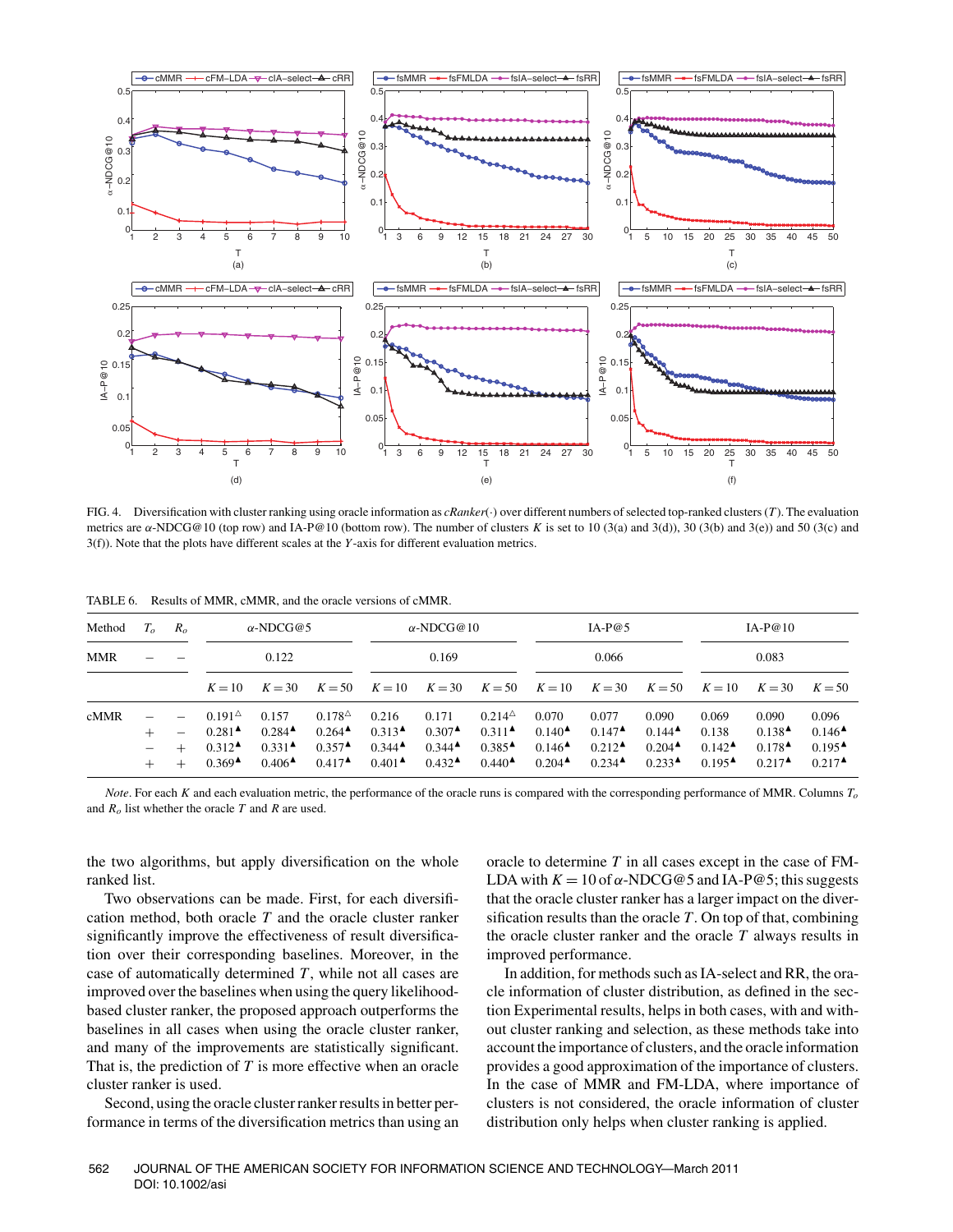TABLE 7. Results of FM-LDA, cFM-LDA, and the oracle versions of cFM-LDA.

| Method        | $T_{\alpha}$ | $R_{\alpha}$                                       |                                                                                                                     | $\alpha$ -NDCG@5                                                                                                                                       |                                                                                                                                              |                                                                                                                                      | $\alpha$ -NDCG@10                                                                                         |                                                                                                             |                                                                                              | $IA-P@5$                                                                                                         |                                                                                                                                      |                                                                                                                                  | $IA-P@10$                                                                                                                                   |                                                                                                                                                                       |
|---------------|--------------|----------------------------------------------------|---------------------------------------------------------------------------------------------------------------------|--------------------------------------------------------------------------------------------------------------------------------------------------------|----------------------------------------------------------------------------------------------------------------------------------------------|--------------------------------------------------------------------------------------------------------------------------------------|-----------------------------------------------------------------------------------------------------------|-------------------------------------------------------------------------------------------------------------|----------------------------------------------------------------------------------------------|------------------------------------------------------------------------------------------------------------------|--------------------------------------------------------------------------------------------------------------------------------------|----------------------------------------------------------------------------------------------------------------------------------|---------------------------------------------------------------------------------------------------------------------------------------------|-----------------------------------------------------------------------------------------------------------------------------------------------------------------------|
| <b>FM-LDA</b> |              |                                                    | $K = 10$<br>0.027                                                                                                   | $K = 30$<br>0.000                                                                                                                                      | $K = 50$<br>0.008                                                                                                                            | $K = 10$<br>0.029                                                                                                                    | $K = 30$<br>0.006                                                                                         | $K = 50$<br>0.015                                                                                           | $K = 10$<br>0.011                                                                            | $K = 30$<br>0.000                                                                                                | $K = 50$<br>0.004                                                                                                                    | $K = 10$<br>0.008                                                                                                                | $K = 30$<br>0.003                                                                                                                           | $K = 50$<br>0.005                                                                                                                                                     |
| <b>FM-LDA</b> |              | $\qquad \qquad \longleftarrow$<br>$^{+}$<br>$\div$ | 0.058<br>$0.081$ <sup><math>\triangle</math></sup><br>$0.069^{\Delta}$<br>$0.096$ <sup><math>\triangle</math></sup> | $0.020^{\circ}$<br>$0.036$ <sup><math>\triangle</math></sup><br>$0.152$ <sup><math>\triangle</math></sup><br>$0.164$ <sup><math>\triangle</math></sup> | 0.020<br>$0.069$ <sup><math>\triangle</math></sup><br>$0.192$ <sup><math>\triangle</math></sup><br>$0.214$ <sup><math>\triangle</math></sup> | $0.072^{\triangle}$<br>$0.092$ <sup><math>\triangle</math></sup><br>$0.094$ <sup><math>\triangle</math></sup><br>$0.119^{\triangle}$ | $0.027^{\circ}$<br>$0.044$ <sup><math>\triangle</math></sup><br>$0.197^{\triangle}$<br>$0.206^{\text{A}}$ | 0.026<br>$0.077^{\textstyle \triangle}$<br>$0.227$ <sup><math>\triangle</math></sup><br>$0.246^{\triangle}$ | $0.031^{\circ}$<br>$0.041^{\textstyle \triangle}$<br>$0.036^{\Delta}$<br>$0.047^{\triangle}$ | $0.009^{\Delta}$<br>$0.018^{\blacktriangle}$<br>$0.098^{\textstyle \triangle}$<br>$0.103^{\textstyle \triangle}$ | $0.021^{\textstyle \triangle}$<br>$0.032^{\textstyle \triangle}$<br>$0.118^{\textstyle \triangle}$<br>$0.125^{\textstyle \triangle}$ | $0.029^{\circ}$<br>$0.035^{\textstyle \triangle}$<br>$0.043$ <sup><math>\triangle</math></sup><br>$0.051^{\textstyle \triangle}$ | $0.016^{\circ}$<br>$0.025^{\textstyle \triangle}$<br>$0.122$ <sup><math>\triangle</math></sup><br>$0.123$ <sup><math>\triangle</math></sup> | $0.021$ <sup><math>\triangle</math></sup><br>$0.034$ <sup><math>\triangle</math></sup><br>$0.138$ <sup><math>\triangle</math></sup><br>$0.140^{\textstyle \triangle}$ |

*Note*. For each *K*, the results of the oracle runs are compared with the corresponding results of FM-LDA.

TABLE 8. Results of IA-select, cIA-select, and the oracle versions of cIA-select.

|                          |                          |                                    |                                                                  | $\alpha$ -NDCG@5                                                 |                                                                           |                                                                  | $\alpha$ -NDCG@10                                           |                                                    |                                                             | IA-P@5                               |                              | $IA-P@10$                                                        |                                                    |                                                             |
|--------------------------|--------------------------|------------------------------------|------------------------------------------------------------------|------------------------------------------------------------------|---------------------------------------------------------------------------|------------------------------------------------------------------|-------------------------------------------------------------|----------------------------------------------------|-------------------------------------------------------------|--------------------------------------|------------------------------|------------------------------------------------------------------|----------------------------------------------------|-------------------------------------------------------------|
| Method                   | $T_{\alpha}$             | $R_{\alpha}$                       | $K = 10$                                                         | $K = 30$                                                         | $K = 50$                                                                  | $K = 10$                                                         | $K = 30$                                                    | $K = 50$                                           | $K = 10$                                                    | $K = 30$                             | $K = 50$                     | $K = 10$                                                         | $K = 30$                                           | $K = 50$                                                    |
| IA-select<br>cIA-select  | $\qquad \qquad -$        | -                                  | 0.125<br>$0.199^{\triangle}$<br>$0.287^{\textstyle \triangle}$   | 0.116<br>0.145<br>$0.252$ <sup><math>\triangle</math></sup>      | 0.146<br>$0.181^{\triangle}$<br>$0.262$ <sup><math>\triangle</math></sup> | 0.179<br>0.221<br>$0.317^{\triangle}$                            | 0.165<br>0.158<br>$0.285$ <sup><math>\triangle</math></sup> | 0.193<br>0.208                                     | 0.069<br>0.053<br>$0.153$ <sup><math>\triangle</math></sup> | 0.063<br>0.079<br>$0.130^{\text{A}}$ | 0.078<br>0.100               | 0.086<br>0.056<br>$0.150^{\text{A}}$                             | 0.073<br>0.077                                     | 0.092<br>0.092<br>$0.127$ <sup><math>\triangle</math></sup> |
| cIA-select<br>IA-select  | $\qquad \qquad -$        | $\overline{\phantom{m}}$<br>$^{+}$ | 0.316                                                            | 0.362                                                            | 0.361                                                                     | 0.342                                                            | 0.388                                                       | $0.291$ <sup><math>\triangle</math></sup><br>0.376 | 0.186                                                       | 0.212                                | $0.137^{\triangle}$<br>0.214 | 0.186                                                            | $0.123$ <sup><math>\triangle</math></sup><br>0.206 | 0.205                                                       |
| cIA-select<br>cIA-select | $\overline{\phantom{0}}$ | $^{+}$<br>$^{+}$                   | $0.347^{\triangle}$<br>$0.374$ <sup><math>\triangle</math></sup> | $0.389^{\triangle}$<br>$0.424$ <sup><math>\triangle</math></sup> | 0.372<br>$0.416^{\textstyle \triangle}\$                                  | $0.372$ <sup><math>\triangle</math></sup><br>$0.394^{\triangle}$ | 0.407<br>$0.443$ <sup><math>\triangle</math></sup>          | 0.392<br>$0.429$ <sup><math>\triangle</math></sup> | $0.197^{\triangle}$<br>$0.218^{\triangle}$                  | 0.216<br>$0.245^{\triangle}$         | 0.223<br>$0.246^{\circ}$     | $0.193^{\triangle}$<br>$0.209$ <sup><math>\triangle</math></sup> | 0.210<br>$0.232$ <sup><math>\triangle</math></sup> | 0.213<br>$0.231$ <sup><math>\triangle</math></sup>          |

*Note*. For each *K*, the results of cIA-select and cIA-select with oracle *T* are compared with that of IA-select, and the cIA-select runs where the oracle cluster ranker is used are compared with the IA-select run with oracle cluster ranker.

|  | TABLE 9. Results of RR, cRR, and the oracle versions of cRR. |  |  |  |  |  |  |
|--|--------------------------------------------------------------|--|--|--|--|--|--|
|--|--------------------------------------------------------------|--|--|--|--|--|--|

|                         |                                            |              | $\alpha$ -NDCG@5                                                          |                                                                           |                                                             |                                                                           | $\alpha$ -NDCG@10                                                                               |                                                             |                                                                                                 | $IA-P@5$                                           |                                                                           |                                                                           | $IA-P@10$                                                     |                                                                                                 |  |
|-------------------------|--------------------------------------------|--------------|---------------------------------------------------------------------------|---------------------------------------------------------------------------|-------------------------------------------------------------|---------------------------------------------------------------------------|-------------------------------------------------------------------------------------------------|-------------------------------------------------------------|-------------------------------------------------------------------------------------------------|----------------------------------------------------|---------------------------------------------------------------------------|---------------------------------------------------------------------------|---------------------------------------------------------------|-------------------------------------------------------------------------------------------------|--|
| Method                  | $T_{\alpha}$                               | $R_{\alpha}$ | $K = 10$                                                                  | $K = 30$                                                                  | $K = 50$                                                    | $K=10$                                                                    | $K = 30$                                                                                        | $K = 50$                                                    | $K = 10$                                                                                        | $K = 30$                                           | $K = 50$                                                                  | $K = 10$                                                                  | $K = 30$                                                      | $K = 50$                                                                                        |  |
| <b>RR</b><br>cRR<br>cRR | —<br>$^+$                                  | —<br>—       | 0.198<br>0.199<br>0.225                                                   | 0.137<br>0.151<br>$0.197^{\triangle}$                                     | 0.157<br>0.160<br>$0.202$ <sup><math>\triangle</math></sup> | 0.222<br>$0.233^{\triangle}$<br>$0.274^{\triangle}$                       | 0.144<br>0.168<br>$0.230^{\textstyle \triangle}\$                                               | 0.177<br>0.172<br>$0.243$ <sup><math>\triangle</math></sup> | 0.079<br>0.085<br>$0.107^{\triangle}$                                                           | 0.049<br>0.065<br>$0.095^{\textstyle \triangle}$   | 0.057<br>0.067<br>$0.096$ <sup><math>\triangle</math></sup>               | 0.067<br>0.083<br>$0.125$ <sup><math>\triangle</math></sup>               | 0.034<br>$0.060^{\Delta}$<br>$0.085^{\textstyle \triangle}$   | 0.045<br>0.056<br>$0.096$ <sup><math>\triangle</math></sup>                                     |  |
| <b>RR</b><br>cRR<br>cRR | —<br>$\qquad \qquad \longleftarrow$<br>$+$ |              | 0.296<br>$0.339$ <sup><math>\triangle</math></sup><br>$0.382^{\triangle}$ | 0.334<br>$0.362$ <sup><math>\triangle</math></sup><br>$0.413^{\triangle}$ | 0.346<br>0.361<br>$0.422$ <sup><math>\triangle</math></sup> | 0.284<br>$0.357$ <sup><math>\triangle</math></sup><br>$0.409^{\triangle}$ | 0.325<br>$0.387$ <sup><math>\triangle</math></sup><br>$0.442$ <sup><math>\triangle</math></sup> | 0.339<br>0.384<br>$0.442$ <sup><math>\triangle</math></sup> | 0.121<br>$0.179$ <sup><math>\triangle</math></sup><br>$0.223$ <sup><math>\triangle</math></sup> | 0.146<br>$0.205^{\text{A}}$<br>$0.239^{\triangle}$ | 0.153<br>$0.202$ <sup><math>\triangle</math></sup><br>$0.239^{\triangle}$ | 0.068<br>$0.170$ <sup><math>\triangle</math></sup><br>$0.208^{\triangle}$ | 0.091<br>$0.190^{\text{A}}$<br>$0.225^{\textstyle \triangle}$ | 0.096<br>$0.198$ <sup><math>\triangle</math></sup><br>$0.226$ <sup><math>\triangle</math></sup> |  |

*Note*. For each *K*, the results of cRR and cRR with oracle *T* are compared with that of RR, and the cRR runs where the oracle cluster ranker is used are compared with the RR run with oracle cluster ranker.

In summary, as an answer to research question Q-2, we find that both the cluster ranker and the cut-off value *T* are important to the effectiveness of our proposed diversification with cluster ranking framework. The oracle information for either the cluster ranker or the cut-off value *T* , or both, improve the performance of the proposed framework. This indicates that the performance of each component has a large impact on the overall performance of our framework. The cluster ranker has a larger impact than the cut-off value *T* on the effectiveness of the proposed framework.

# *Length Effect*

Now we turn to research question Q-3: Given that we use top-ranked documents retrieved in response to a query for clustering as well as for diversification, how sensitive is the performance of the proposed framework to the length of the list of documents being selected?

We conduct the analysis experiments as described in the section Research questions and experiments, where we vary the number of documents for clustering and for applying Algorithm 1 in three settings. In order to summarize the massive amount of experimental results generated by the three settings along with variations of other parameters, such as the number of clusters  $K$ , the diversification method used (Div(·*))* and the number of top-ranked clusters selected (*T)*, we use the following three types of scores: Min, Max, and Avg. Specifically, for a given experimental setting, a given *K* and a given  $Div(\cdot)$ , we apply Algorithm 1 with all possible values of  $T \in \{1, ..., K\}$  with the oracle cluster ranker.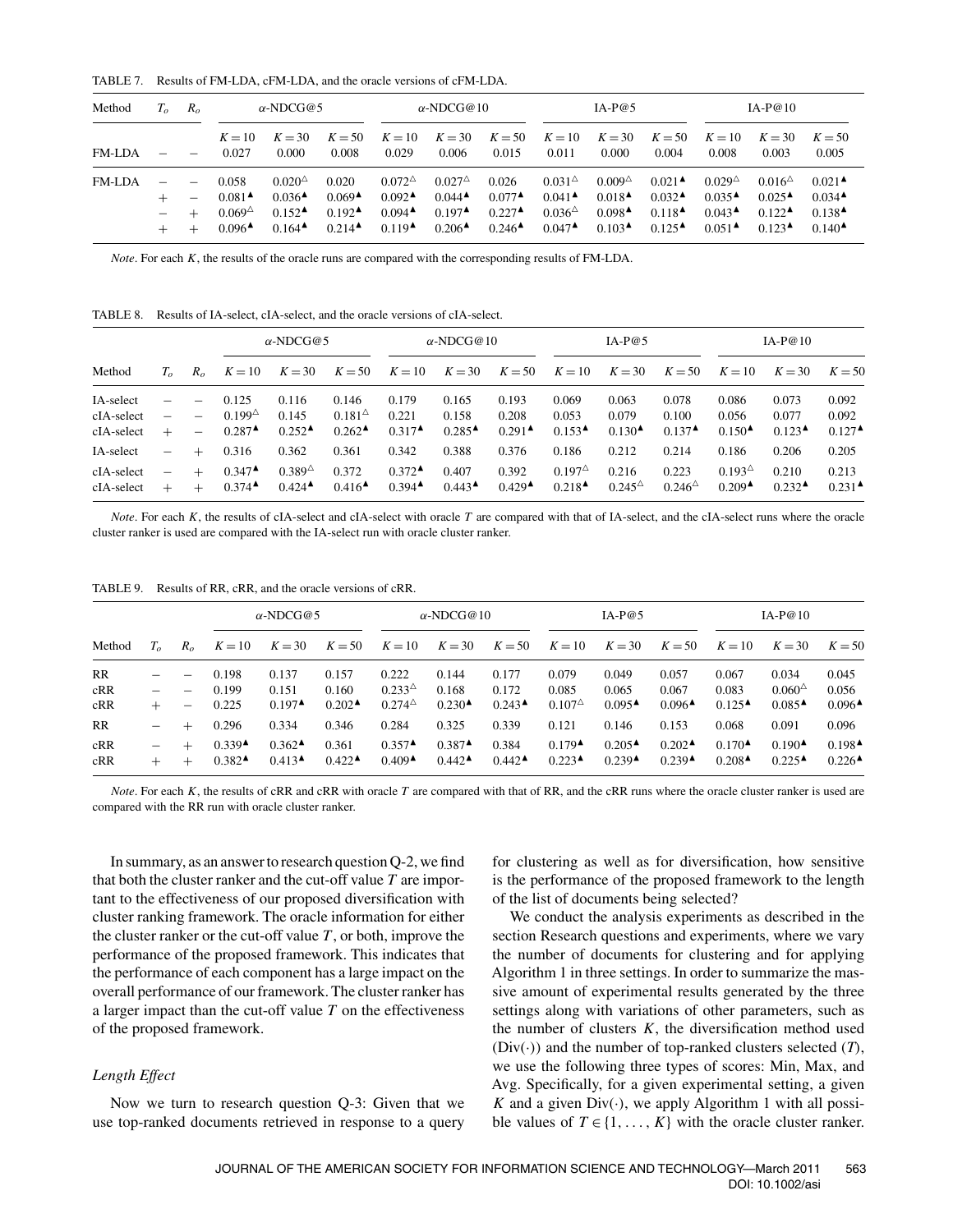TABLE 10. Results of Setting 1:  $C = 100,300,500; D = 1000$ .

|            |       |       | $K=10$           |       |                     | $K = 30$ |       |                     | $K = 50$         |       |
|------------|-------|-------|------------------|-------|---------------------|----------|-------|---------------------|------------------|-------|
| Method     | Score | C100  | C <sub>300</sub> | C500  | C100                | C300     | C500  | C100                | C <sub>300</sub> | C500  |
| cMMR       | Min.  | 0.169 | 0.169            | 0.169 | 0.169               | 0.169    | 0.169 | 0.169               | 0.169            | 0.169 |
|            | Max.  | 0.351 | 0.340            | 0.344 | 0.379               | 0.399    | 0.375 | 0.405               | 0.403            | 0.385 |
|            | Avg.  | 0.258 | 0.262            | 0.259 | 0.267               | 0.256    | 0.256 | 0.258               | 0.257            | 0.248 |
| cFM-LDA    | Min.  | 0.025 | 0.039            | 0.021 | 0.022               | 0.011    | 0.006 | 0.011               | 0.008            | 0.015 |
|            | Max.  | 0.115 | 0.097            | 0.094 | 0.226               | 0.237    | 0.197 | 0.269               | 0.271            | 0.227 |
|            | Avg.  | 0.050 | 0.053            | 0.038 | $0.056^{\triangle}$ | 0.036    | 0.031 | 0.041               | 0.031            | 0.038 |
| cIA-select | Min.  | 0.334 | 0.334            | 0.342 | 0.389               | 0.405    | 0.388 | 0.386               | 0.407            | 0.371 |
|            | Max.  | 0.369 | 0.371            | 0.372 | 0.407               | 0.425    | 0.414 | 0.409               | 0.431            | 0.404 |
|            | Avg.  | 0.347 | 0.350            | 0.355 | 0.396               | 0.416    | 0.397 | 0.393               | 0.414            | 0.393 |
| cRR        | Min.  | 0.283 | 0.281            | 0.284 | 0.351               | 0.357    | 0.325 | $0.372^{\triangle}$ | 0.356            | 0.339 |
|            | Max.  | 0.358 | 0.367            | 0.357 | 0.395               | 0.409    | 0.387 | $0.423^{\triangle}$ | 0.416            | 0.392 |
|            | Avg.  | 0.324 | 0.328            | 0.328 | 0.361               | 0.370    | 0.339 | $0.379^{\triangle}$ | 0.367            | 0.348 |

*Note*. In each block, scores from columns *C*100 and *C*300 are compared with their corresponding scores in column *C*500; statistically significant difference between the scores from  $C100$  ( $C300$ ) and that from  $C500$  is annotated by  $^{\Delta}$ . The highest scores among different settings of *C* for a given *K*, a given diversification method, and a given type of score (Min., Max., or Avg.) are shown in boldface.

TABLE 11. Results of Setting 2: *C* = 500, *D* = 100,300,1000.

| Method     | Score | $K=10$              |                     |                     | $K = 30$            |                     |                     | $K = 50$            |                     |                     |
|------------|-------|---------------------|---------------------|---------------------|---------------------|---------------------|---------------------|---------------------|---------------------|---------------------|
|            |       | D <sub>100</sub>    | D300                | D <sub>1</sub> ,000 | D <sub>100</sub>    | D <sub>300</sub>    | D <sub>1</sub> ,000 | D <sub>100</sub>    | D300                | D <sub>1</sub> ,000 |
| cMMR       | Min.  | 0.171               | 0.169               | 0.169               | 0.171               | 0.169               | 0.169               | 0.171               | 0.169               | 0.169               |
|            | Max.  | $0.378^{\triangle}$ | 0.361               | 0.344               | $0.422^{\triangle}$ | $0.416^{\triangle}$ | 0.375               | 0.405               | 0.385               | 0.385               |
|            | Avg.  | 0.260               | 0.262               | 0.259               | 0.254               | 0.259               | 0.256               | 0.252               | 0.250               | 0.248               |
| cFM-LDA    | Min.  | $0.132^{\triangle}$ | $0.089^{\triangle}$ | 0.021               | $0.095^{\triangle}$ | $0.027^{\triangle}$ | 0.006               | $0.099^{\triangle}$ | $0.042^{\triangle}$ | 0.015               |
|            | Max.  | $0.341^{\triangle}$ | $0.237\triangle$    | 0.094               | $0.395^{\triangle}$ | $0.340^{\triangle}$ | 0.197               | $0.357^{\triangle}$ | $0.320^{\Delta}$    | 0.227               |
|            | Avg.  | $0.198^{\triangle}$ | $0.132^{\triangle}$ | 0.038               | $0.157^{\triangle}$ | $0.074^{\triangle}$ | 0.031               | $0.144^{\triangle}$ | $0.076^{\triangle}$ | 0.038               |
| cIA-select | Min.  | 0.327               | 0.352               | 0.342               | 0.359               | 0.392               | 0.388               | 0.366               | 0.385               | 0.371               |
|            | Max.  | 0.369               | 0.374               | 0.372               | 0.422               | 0.432               | 0.414               | 0.402               | 0.404               | 0.404               |
|            | Avg.  | 0.347               | 0.362               | 0.355               | 0.376               | 0.407               | 0.397               | 0.381               | 0.396               | 0.393               |
| cRR        | Min.  | $0.315^{\triangle}$ | 0.287               | 0.284               | 0.341               | 0.344               | 0.325               | 0.341               | 0.331               | 0.339               |
|            | Max.  | 0.376               | 0.363               | 0.357               | $0.425^{\triangle}$ | $0.418^{\triangle}$ | 0.387               | 0.421               | 0.403               | 0.392               |
|            | Avg.  | 0.349               | 0.333               | 0.328               | $0.368^{\triangle}$ | $0.362^{\triangle}$ | 0.339               | 0.369               | 0.347               | 0.348               |

*Note*. In each block, scores from columns *D*100 and *D*300 are compared with their corresponding scores in column *D*1,000; statistically significant difference between scores from *D*100 (*D*300) and that from *D*1,000 is annotated by  $^{\Delta}$ . The highest scores among different settings of *C* for a given *K*, a given diversification method and a given type of score (Min., Max., or Avg.) are shown in boldface.

For simplicity, we only use *α*-NDCG@10 as the evaluation metric. Then for each *T* we evaluate the results as the average *α*-NDCG@10 scores over all 50 queries. If we write the evaluation result as  $E(T)$ , i.e., as a function of T, we have

Min = arg min E(T), Max = arg max E(T) and  
\n
$$
Avg = \sum_{T} E(T)/K
$$

In other words, we compare the results from different settings in their worst performance, best performance, and average performance under different values of  $T$ , in terms of  $\alpha$ -NDCG@10 which is averaged over 50 queries. For each setting, as described in the section Research questions and experiments, we compare the results of different settings of *C* and *D*, i.e., number of documents used for training the LDA model and the number of documents used for applying Algorithm 1, respectively, to the result of our baseline setting, i.e.,  $C = 500$  and  $D = 1000$ . We use two-sided paired *t*-test for significance test, where the significance level is set to  $0.05<sup>5</sup>$  Tables 10–12 show the results.

In Table 10 we see that, in general, the differences between different settings of *C* are not significant. There are two exceptions: cRR with  $K = 50$ ,  $C = 100$ , which significantly outperforms  $C = 500$  in all three types of scores; and cFM-LDA with  $K = 30$ ,  $C = 100$ , where the performance difference is significant in terms of Avg scores. However, these occasional significant differences between performance may due be to various reasons; no clear pattern emerges in the

<sup>5</sup>Here, two-sided *t*-test is used, since we are interested in whether the performance is different, where the difference can be either "greater" or "less."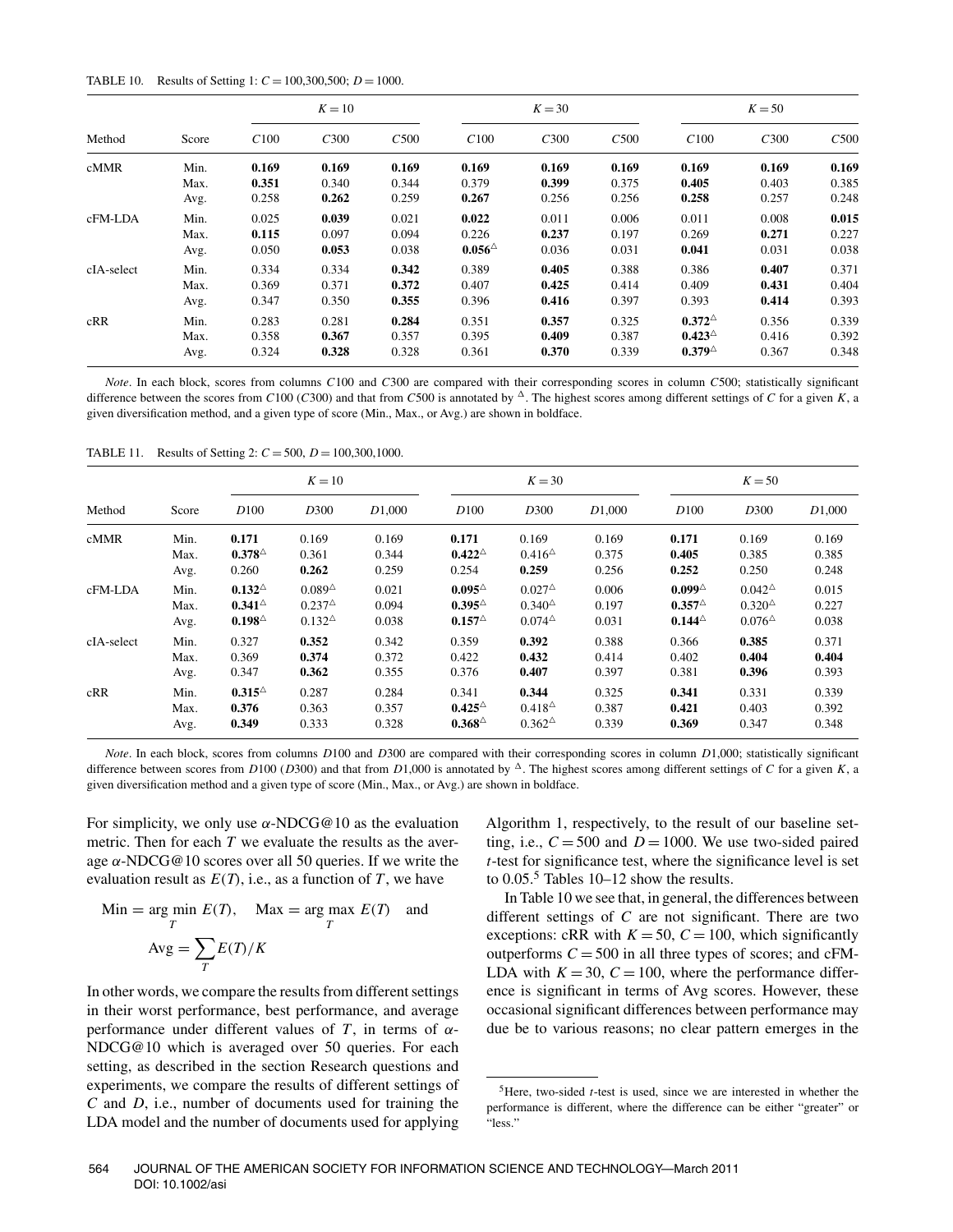TABLE 12. Results of Setting 3: *top*100 denotes  $C = 100$ ,  $D = 100$ , *top*300 denotes  $C = 300$ ,  $D = 300$ , and *top*500 denotes  $C = 500$ ,  $D = 1,000$ .

| Method     | Score | $K = 10$            |                     |        | $K = 30$            |                     |        | $K = 50$            |                     |        |
|------------|-------|---------------------|---------------------|--------|---------------------|---------------------|--------|---------------------|---------------------|--------|
|            |       | top100              | top300              | top500 | top100              | top300              | top500 | top100              | top300              | top500 |
| cMMR       | Min.  | 0.171               | 0.169               | 0.169  | 0.171               | 0.169               | 0.169  | 0.171               | 0.169               | 0.169  |
|            | Max.  | $0.381^{\triangle}$ | 0.363               | 0.344  | $0.434^{\triangle}$ | $0.430^{\Delta}$    | 0.375  | 0.411               | 0.424               | 0.385  |
|            | Avg.  | 0.270               | 0.266               | 0.259  | 0.259               | 0.261               | 0.256  | 0.241               | 0.255               | 0.248  |
| cFM-LDA    | Min.  | $0.101^{\triangle}$ | $0.069^{\Delta}$    | 0.021  | $0.055^{\triangle}$ | $0.040^{\Delta}$    | 0.006  | $0.050^{\triangle}$ | 0.037               | 0.015  |
|            | Max.  | $0.327^{\triangle}$ | $0.225^{\triangle}$ | 0.094  | $0.398^{\triangle}$ | $0.363^{\triangle}$ | 0.197  | $0.355^{\triangle}$ | $0.354^{\triangle}$ | 0.227  |
|            | Avg.  | $0.171^{\triangle}$ | $0.107^{\triangle}$ | 0.038  | $0.123^{\triangle}$ | $0.082^{\triangle}$ | 0.031  | $0.094^{\triangle}$ | $0.072^{\triangle}$ | 0.038  |
| cIA-select | Min.  | 0.342               | 0.348               | 0.342  | 0.382               | 0.407               | 0.388  | 0.381               | 0.395               | 0.371  |
|            | Max.  | 0.376               | 0.386               | 0.372  | 0.420               | 0.440               | 0.414  | 0.415               | 0.427               | 0.404  |
|            | Avg.  | 0.360               | 0.362               | 0.355  | 0.400               | 0.428               | 0.397  | 0.390               | 0.409               | 0.393  |
| cRR        | Min.  | 0.303               | 0.275               | 0.284  | 0.370               | 0.363               | 0.325  | 0.328               | 0.346               | 0.339  |
|            | Max.  | 0.386               | 0.368               | 0.357  | $0.438^{\triangle}$ | $0.436^{\triangle}$ | 0.387  | 0.408               | 0.439               | 0.392  |
|            | Avg.  | 0.349               | 0.328               | 0.328  | $0.394^\triangle$   | $0.380^{\triangle}$ | 0.339  | 0.356               | 0.367               | 0.348  |

*Note*. In each block, scores from columns *top*100 and *top*300 are compared with their corresponding scores in column *top*500; statistically significant difference between scores from  $top100$  ( $top300$ ) and that from  $top500$  is annotated by  $^{\Delta}$ . The highest scores among different settings of *C* for a given *K*, a given diversification method, and a given type of score (Min., Max., or Avg.) are shown in boldface.

overall performance when using different numbers of document for training the LDA models under our diversification framework.

From Table 11 we make two observations. First, we see that in general, smaller  $Ds$  (i.e.,  $D = 100,300$ ) are preferred to  $D = 1,000$ , as in all cases, none of the  $D = 1,000$  outperform their  $D = 100,300$  counterparts in terms of absolute values of evaluation score. Second, for each diversification method, we see certain patterns in their performance with different settings of *D*. For cMMR, cFM-LDA, and cRR, in general,  $D = 100$  is preferred, as it achieves best performance in 24 out of 27 cases. Particularly, in terms of Max scores, for all three diversification methods,  $D = 100$  results in best performance. In addition, we see that for cFM-LDA, all the differences between the  $D = 100$ , 300 and  $D = 1,000$  are statistically significant. On the other hand, cIA-select is an interesting exception among other diversification methods: it does not show significant difference between different settings of *D* in any of cases. However, cIA-select seems to slightly prefer  $D = 300$ , as it results in best scores for all cases.

In Table 12 we see a similar pattern as in Table 10 for cMMR and cFM-LDA. That is, small numbers of documents  $(C = 100, D = 100 \text{ and } C = 300, D = 300)$  are preferred over a large number of documents ( $C = 500$ ,  $D = 1,000$ ). In addition, the observation that significant difference between different settings of *C* and *D* occur under similar condition as in Table 11 suggests that the results of Setting 3 are under the impact of *D*, the number of documents on which Algorithm 3 is applied. Besides, cIA-select still shows no significant difference between different settings of *C* and *D*, with a slight preference toward  $C = 300$ ,  $D = 300$ .

In summary, we have the following conclusions for answering research question Q-3. We find that the number of documents used for clustering does not have a significant and systematic impact on the overall performance of our proposed diversification framework. On the other hand, the number of documents for applying Algorithm 1 shows a systematic impact on the overall performance of the proposed diversification framework. For all diversification methods, a smaller number of documents, e.g., 100, 300, are preferred over a large number, which is set to 1000 in our experiments. In addition, we find that for cIA-select, both parameters do not show significant impact on the final diversification results.

## **Impact of Clustering Structure**

Now let us turn to research question Q-4: What conditions should clusters fulfill in order for diversification with cluster ranking to be effective?

Since our prime motivation for applying query-specific clustering and cluster ranking to result diversification is its effect on promoting relevance, we first check the type of properties that makes query-specific clustering effective in promoting precision. From previous work on query-specific clustering, we know that the main reason why queryspecific clustering can improve early precision is that among the document clusters, there exist a few high-quality clusters such that most of the relevant documents are contained in these clusters (Hearst & Pedersen, 1996; Kurland & Domshlak, 2008). Working on TREC-3 data (Harman, 1995), Hearst and Pedersen (1996) show that if for each query one clusters the top-ranked documents into five clusters, then *"the top-ranked cluster always contains over 50% of the relevant documents retrieved, ... The third, fourth and fifth-ranked clusters usually contain 10% or fewer."* If documents from those high-quality clusters are placed at the top of a ranked list, it is very likely that many of the relevant documents are promoted to the top of the ranked list, hence improving early precision.

On the other hand, from the diversification perspective, we expect that documents contained in those top-ranked clusters, while relevant to the general topic of a given query, cover multiple facets or sub-topics of the general topic. Intuitively, if the documents contained in the top-ranked clusters exclusively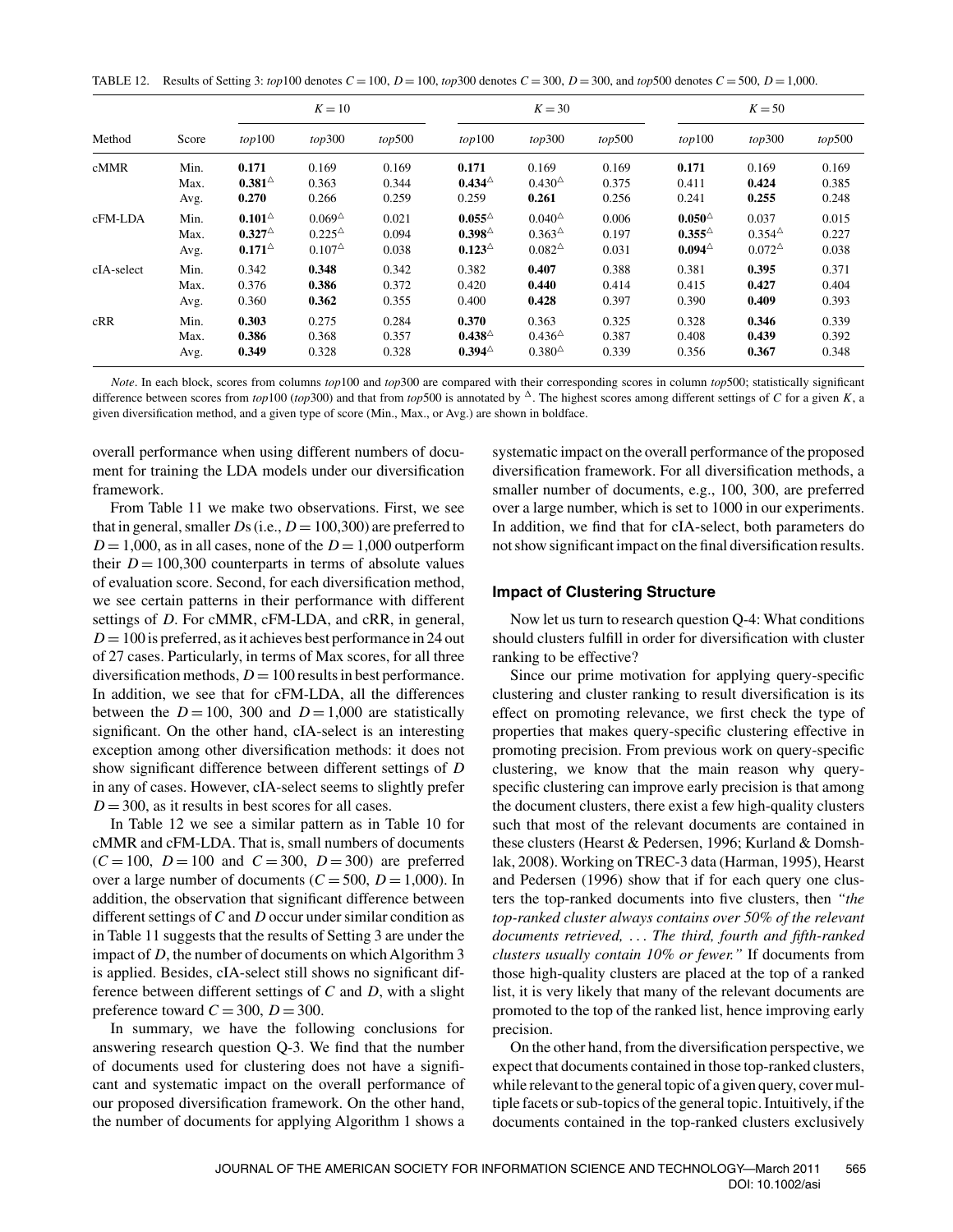TABLE 13. Comparison of three linkage types of the agglomerative hierarchical clustering method.

|                  |    | Largest cluster |        |               |       |       |               |                   |
|------------------|----|-----------------|--------|---------------|-------|-------|---------------|-------------------|
| Linkage type     | K  | Avg.            | Std.   | Perc. $(\% )$ | Avg.  | Std.  | Perc. $(\% )$ | Uniform<br>$(\%)$ |
| <b>UPGMA</b>     | 10 | 943.78          | 126.04 | 95.9          | 4.31  | 14.22 | 0.4           | 10                |
|                  | 30 | 913.66          | 125.17 | 92.6          | 2.37  | 7.41  | 0.3           | 3.3               |
|                  | 50 | 887.28          | 124.54 | 89.7          | 1.94  | 5.45  | 0.2           | 2.0               |
| Single linkage   | 10 | 963.74          | 138.65 | 97.9          | 2.1   | 23.30 | 0.2           | 10                |
|                  | 30 | 943.94          | 137.98 | 95.7          | 1.33  | 12.73 | 0.1           | 3.3               |
|                  | 50 | 924.14          | 137.32 | 93.5          | 1.19  | 9.59  | 0.1           | 2.0               |
| Complete linkage | 10 | 356.96          | 118.50 | 36.4          | 69.52 | 43.80 | 7.0           | 10                |
|                  | 30 | 158.0           | 53.20  | 15.9          | 28.43 | 19.24 | 2.8           | 3.3               |
|                  | 50 | 99.58           | 35.17  | 10.0          | 18.02 | 11.86 | 1.8           | 2.0               |

*Note*. *Largest cluster* shows the average size (Avg.), standard deviation (Std.), and the average percentage (Perc.) of the documents assigned to the largest cluster, calculated over the 50 test queries. *Other clusters* shows the same statistics for the rest of the clusters. *Uniform* shows the percentage of documents that should be assigned to each of the cluster if we have a uniform cluster size distribution.

focus on a single narrow topic, diversification will not be effective due to the lack of diverse content.

In summary, we expect that the clusters generated by a query-specific clustering algorithm should satisfy the following conditions to make diversification with cluster ranking effective:

*Condition 1*. Among all clusters, there exist a small number of clusters, which we call *high-quality clusters*, that contain most of the *relevant* documents;

*Condition 2.* The union of *high-quality clusters* should contain documents associated with multiple facets of a query, or in other words, documents whose contents are sufficiently different.

In the following sub sections, we examine the impact of the above two conditions on the effectiveness of our diversification with cluster ranking framework.

# *Preliminaries*

*Measuring the two conditions.* In order to examine how the two conditions mentioned above are reflected by different types of clustering structures, we need measures that are able to capture the characteristics of a given clustering structure with respect to these two conditions.

We translate Condition 1 into the Precision score, which on the one hand, measures the amount of relevant documents contained in a given set of documents, and on the other hand, limits the size of the set of documents. That is, we do not want to have a set of clusters containing most of the relevant documents merely due to the fact that most documents are assigned to them.

For Condition 2, we propose to use an adapted version of the Coherence Score (He et al., 2009), which reverses the score so as to reflect "diversity" instead of "coherence." It is defined as

$$
rCoh(D) = 1 - \frac{\sum_{i \neq j \in D} \delta(d_i, d_j)}{\frac{1}{2}|D|(|D| - 1)}\tag{7}
$$

where for  $i \neq j \in D$ ,  $\delta(d_i, d_j) = 1$  if  $sim(d_i, d_j) \geq \tau$ , and 0 otherwise. We use cosine similarity for  $sim(\cdot)$ . Here,  $\tau$  is a threshold indicating an "exceptionally high" similarity between two documents if they are randomly drawn from the collection;  $\tau$  can be obtained by repeatedly sampling documents from the collection. In our experiments, the sampled *τ* turns out to be 0.024. The coherence score gives a higher value to a structured dataset than to a random set, and among structured datasets it gives higher values to sets with fewer clusters. In our case, the reversed Coherence score gives a high score to a set of documents if it has a rich sub-cluster structure; a low score if documents within the set are highly similar.

*Hierarchical clustering.* In order to generate a clustering structure different from those generated by the LDA models, we consider hierarchical clustering. Hierarchical clustering is different from LDA in nature: it is non-probabilistic and uses a vector-space representation for terms and documents. Potentially, these theoretical differences will lead to a different clustering structure.

We conduct hierarchical clustering as follows. For a query *q*, we create a set of clusters *C*, on  $D_q^n$  with agglomerative hierarchical clustering. For simplicity, we use cosine similarity to measure similarity between documents and use term TF.IDF for document representation. We consider different linkage types, including single-linkage, complete linkage, and group average (or unweighted pair group method with arithmetic mean (UPGMA)) (Sneath & Sokal, 1973).

For our experiments, we use the 50 test queries from the TREC 2009 Web track and the  $D_q^n$  are the documents returned by the MRF model per query, where  $n = 1,000$ . The number of clusters, *K*, is set to 10, 30, and 50.

In Table 13 we describe the properties of the clusters produced by agglomerative hierarchical clustering using three types of linkage. We see that on average, the largest cluster generated by single linkage and UPGMA constantly taking up over 90% of the documents, and each of the rest of the clusters has less than 1% of the documents, far from a uniform distribution of the cluster sizes. This type of results is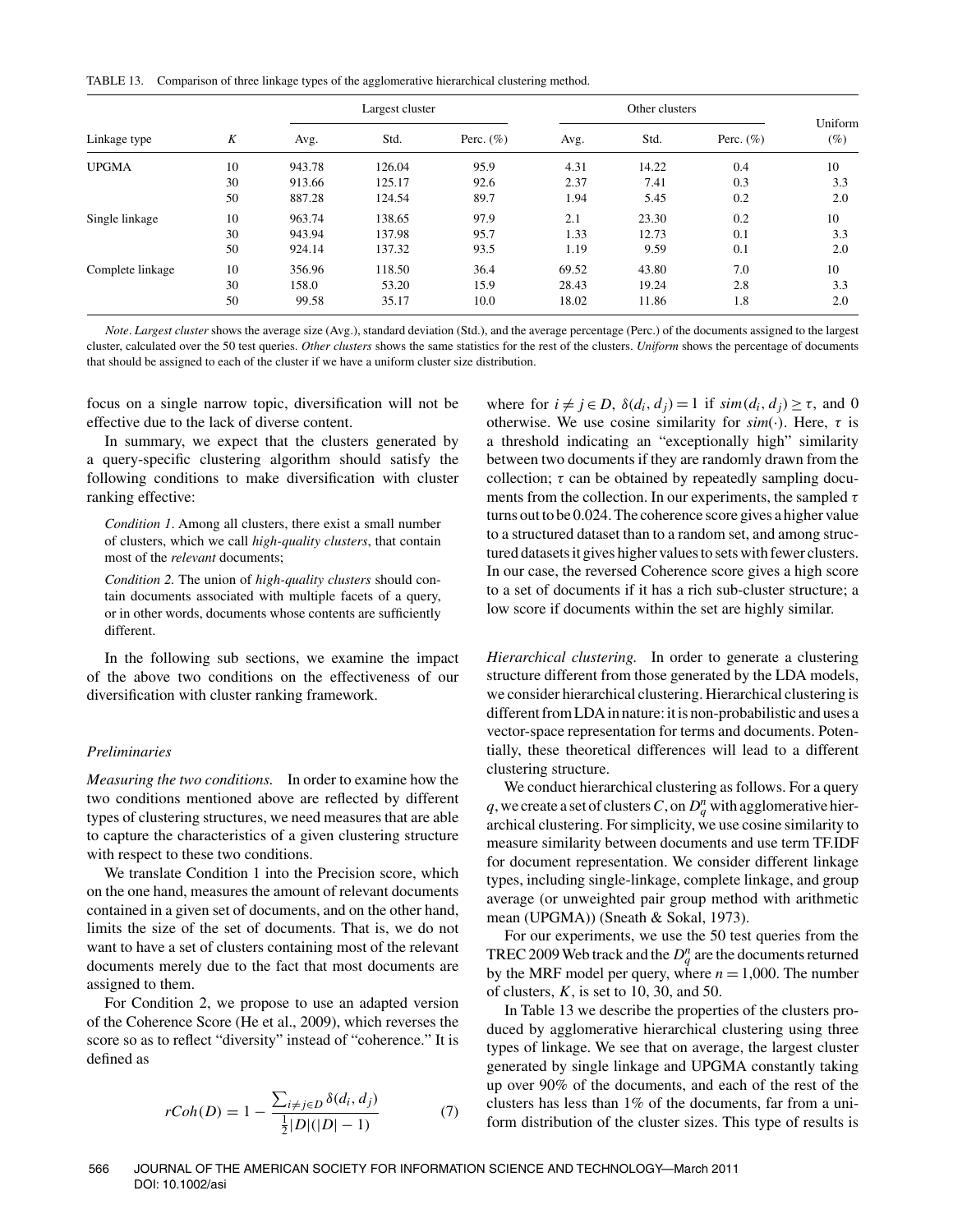

FIG. 5. Distribution of accumulated Precision scores among clusters. Figures 5(a)–(c) show the accumulated precision scores for clusters generated by hierarchical clustering, over 50 queries. Figures  $5(d)$ –(f) show the same scores for clusters generated by LDA. In each box, the ' $\odot$ ' at the central position is the median, the edges of the box are the 25th and 75th percentiles, the whiskers extend to the most extreme data points not considered outliers, and outliers are plotted individually as '◦'.

undesirable for our task, as the dominant clusters are very likely to be considered as high-quality clusters due to the fact that they contain most of the relevant documents, but selecting a cluster with over 90% of the documents in the original ranked list probably does not make much difference from simply using the entire ranked list for diversification. On the other hand, complete linkage generates clusters whose sizes are relatively equal, compared with the other two linkage types. For example, when  $K = 10$ , if the size of clusters is uniformly distributed, each cluster should contain approximately 10% of the documents. As we see in Table 13 in the case of hierarchical clustering with complete linkage, the average percentage of documents assigned to each of the rest of the clusters is 7.0%, which is much closer to the uniform size distribution than that of single linkage and UPGMA (0.2 and 0.4%, respectively). Similar observations can be made for  $K = 30$  and 50 as well. In addition, the largest clusters are not as dominant as those generated by single linkage and UPGMA. Based on the above observation, we decide to continue experiments with clusters generated with complete linkage and drop those generated by single linkage and UPGMA.

## *Clustering Structure*

Now let us look at the clustering structure generated by the LDA models and hierarchical clustering with complete linkage, in terms of Precision and reversed Coherence scores.

Note that inAlgorithm 1, given a ranked list of clusters, the diversification procedure is applied to the union of the documents contained in the top *T* clusters. Accordingly, the Precision and reversed Coherence scores are also calculated on the union of documents belonging to the top *T* clusters, which we refer to as accumulated Precision and accumulated reversed Coherence Scores, as the measures are taken on accumulated documents from a set of selected clusters.

To illustrate the cluster structure with respect to Condition 1, we first rank the clusters using the oracle cluster ranker as described in 4.2, which is equivalent to ranking with accumulated Precision scores. Then we plot the distribution of the accumulated Precision scores and reversed Coherence Scores for documents in the top *T* clusters, where  $T = 1, \ldots, K$ . Figure 5 shows the distribution of accumulated Precision scores and Figure 6 shows the distribution of accumulated reversed Coherence Scores among documents from the top *T* clusters. We see an interesting difference between the two clustering algorithms, namely, LDA and hierarchical clustering with complete linkage.

In Figure 5 we see that the early Precision scores of clusters generated by LDA are higher than those generated by the hierarchical clustering on average, but also have a larger variance. Note that the accumulated Precision score for the two clustering algorithms should converge to the same value at some point, as the same initial ranked list is used for both clustering procedures. For LDA, as the number of clusters being included increases, the accumulated Precision scores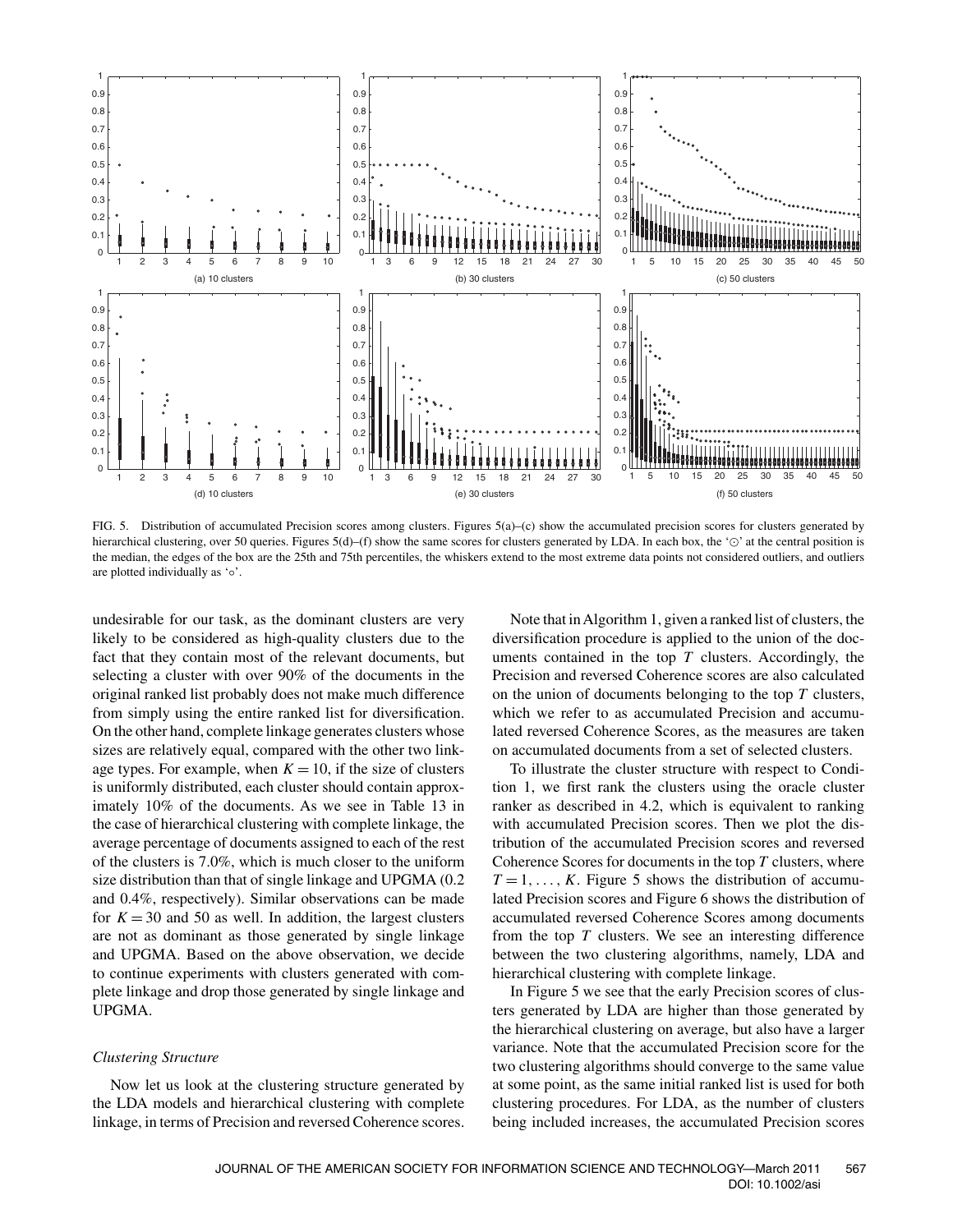

FIG. 6. Distribution of accumulated reversed Coherence scores among clusters. Figures 6(a)–(c) show the accumulated reversed Coherence scores for clusters generated by hierarchical clustering, over 50 queries. Figures  $6(d)$ –(f) show the same scores for clusters generated by LDA. In each box, the ' $\odot$ ' at the central position is the median, the edges of the box are the 25th and 75th percentiles, the whiskers extend to the most extreme data points not considered outliers, and outliers are plotted individually as '◦'.

decrease quickly, while for hierarchical clustering, the change is not very obvious, especially in the case of 10 clusters. The above observations suggest that clusters generated by LDA are more likely to satisfy Condition 1 than clusters generated by hierarchical clustering.

In Figure 6 we see that top-ranked clusters generated by hierarchical clustering with complete linkage have higher accumulated reversed Coherence Scores than those generated by LDA. In other words, the clusters generated by LDA are more likely to focus on single or few sub-topics, whereas clusters generated by hierarchical clustering are more likely to contain documents associated with multiple sub-topics or with diverse content. These observations suggest that clusters generated by hierarchical clustering are more likely to satisfy Condition 2 than those generated by LDA, that is, containing more diverse material.

# *Impact on the Performance of the Proposed Diversification Framework*

Now that we have seen that the clusters generated by LDA and hierarchical clustering have a difference in clustering structure, let us examine whether the difference in clustering structure has an impact on the overall performance of our proposed diversification framework.

Figure 7 shows the results of diversification with cluster ranking with hierarchical clustering and LDA, in terms of *α*-NDCG@10 and IA-P@10. All clusters are ranked with oracle cluster ranker, so that we see how the clustering structure influences the performance under a perfect ranking. To incorporate hierarchical clustering into our proposed diversification framework, for cRR and cMMR, we simply apply Algorithm 1 with the clusters generated by hierarchical clustering. For cFM-LDA and cIA-select, we use hierarchical clustering to generate the clusters, and select top-ranked clusters for diversification. While applying Algorithm 1, we still use LDA for modeling the sub-topics of a query. That is, hierarchical clustering is only used for selecting documents to be diversified. In addition, in Table 14 we show the Pearson correlation between the end performance of our proposed framework and the Precision scores and reversed Coherence scores, which are calculated as in the previous section (section Clustering structure). All the correlations are significant except in the case for cFM-LDA, where the correlation between the reversed Coherence score and diversification result is not significant.

We notice that different diversification methods show different behaviors given different clustering algorithms. Let us refer to a diversification with cluster ranking procedure based on LDA as "the LDA version," and a procedure based on hierarchical clustering with complete linkage as "the HC version."

For cMMR and cFM-LDA, we see that initially, the LDA versions outperform their corresponding HC versions in all three settings of *K*, number of clusters, set to 10, 30, and 50. As *T* increases, the HC versions can outperform the LDA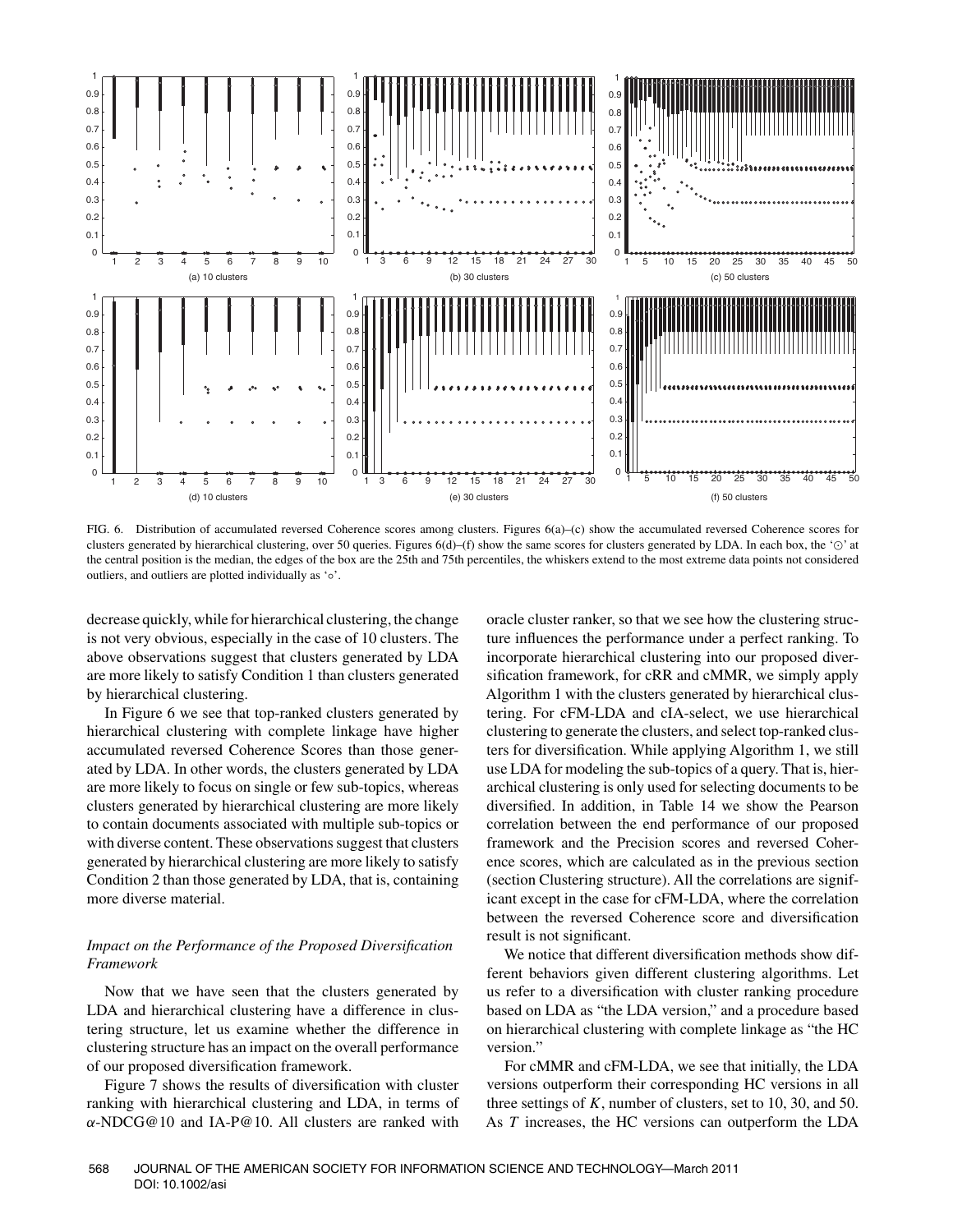

FIG. 7. Comparison of diversification results using the clusters generated by hierarchical clustering to clusters generated by LDA. In both cases, the clusters are ranked by oracle cluster ranker.

TABLE 14. Pearson correlation coefficients.

| Measure          | Comp. Type | cRR    | cIA-select | cFM-LDA             | cMMR   |
|------------------|------------|--------|------------|---------------------|--------|
| $\alpha$ NDCG@10 | Precision  | 0.2968 | 0.2384     | 0.6117              | 0.3862 |
|                  | rCoh       | 0.4062 | 0.2714     | 0.0549              | 0.3212 |
| $IA-P@10$        | Precision  | 0.4180 | 0.4135     | 0.6863              | 0.3612 |
|                  | rCoh       | 0.2391 | 0.2528     | 0.0133 <sup>A</sup> | 0.1650 |

*Note*. All correlation scores are statistically significant (*p* < 0.01) except the one with the A sign. Precision refers to the accumulated Precision scores for top *T* clusters, where  $T = 1, \ldots, K$  and rCoh refers to the accumulated reversed Coherence scores.

versions, and vice versa; when  $T = K$ , since both versions are applied on the same initial ranked list, the performance ends up as the same.

In Table 14 we see that for cMMR and cFM-LDA, the correlation scores between the diversification results (measured by *α*-NDCG@10 and *IA*–*P*@10) and the Precision score are stronger than that between the diversification results and the reversed Coherence scores. This may be the reason why the initial performance of the LDA versions is better than that of the HC versions. As with small  $T$ , the early precision of top-ranked clusters has a larger impact on the performance of the proposed diversification framework. Recall that in the section Experimental results we noticed that the cFM-LDA selects relatively small *T* and we hypothesized that cFM-LDA is very sensitive to the non-relevant documents included when more clusters are included for diversification. The high correlation between the performance of cFM-LDA and the Precision scores, as we see from Table 14, further suggests that the gain of cFM-LDA by applying diversification with cluster ranking comes from the increased precision at the top-ranked clusters.

For cRR and cIA-select, we see that in Table 14, *α*-NDCG@10 is found to have a stronger correlation with the reversed Coherence scores than with the Precision scores, while IA-P@10 has a stronger correlation with the Precision scores than with the reversed Coherence scores. In Figure 7, correspondingly, we see that for IA-P@10, the LDA versions greatly outperform the HC versions at small *T* s, which may be caused by the high early precision of the LDA versions. For *α*-NDCG@10, where the correlation between the diversification performance and the precision is not as strong, we see that for cRR, the LDA versions only slightly outperform the HC versions for small *T* s and for cIA-select, the HC versions outperform the LDA versions. We also notice that for these two diversification methods, for larger *T* s in the case of  $K = 30$  and 50, the HC versions outperform the LDA versions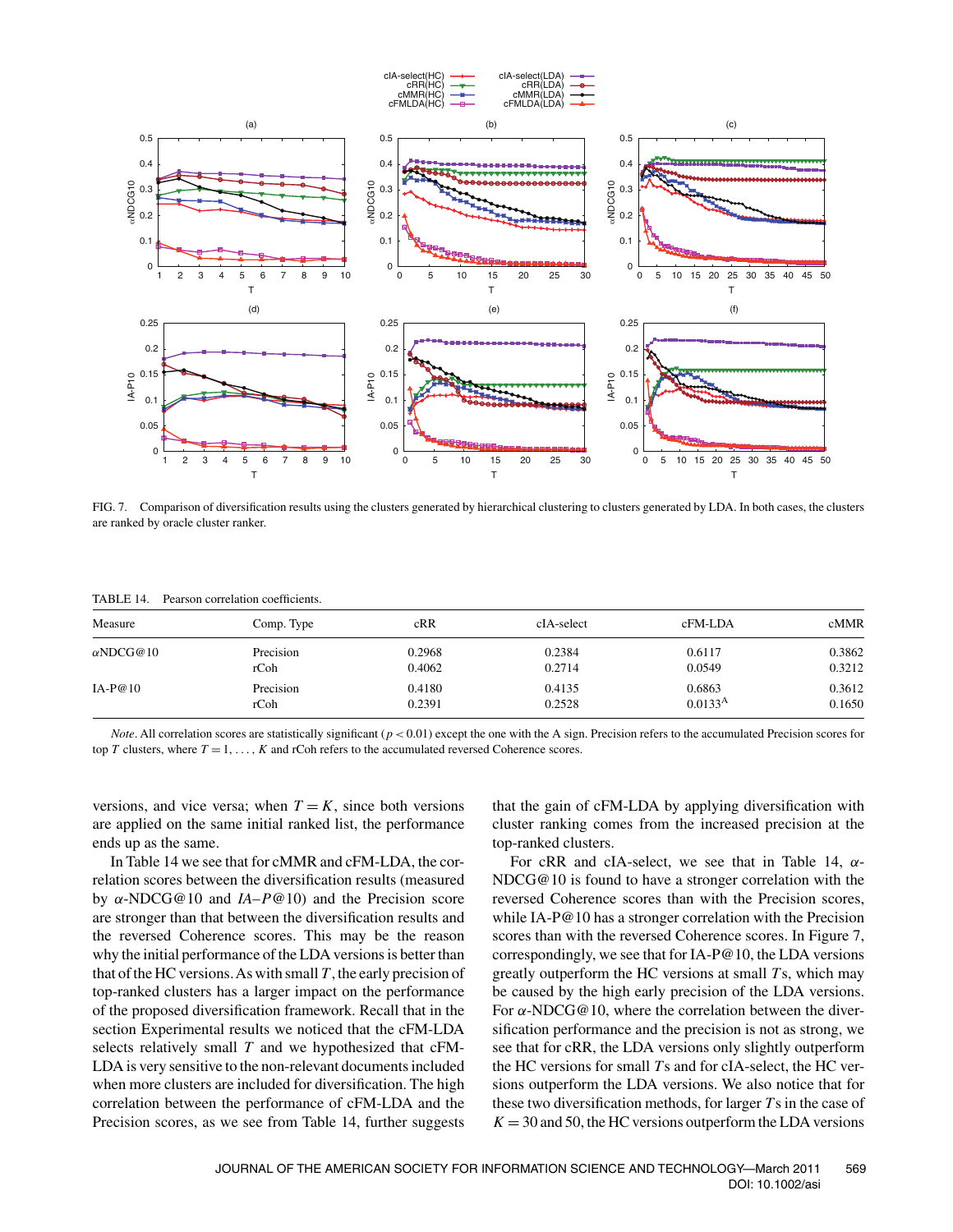in terms of both evaluation metrics, which suggests that the HC version may have achieved a better balance between Conditions 1 and 2 than the LDA version at larger *T* s for these two methods.

Finally, it seems that the evaluation measures, *α*-NDCG and IA-P, have different preferences concerning relevance and diversity. In particular, IA-P has a bias toward precision as it consistently has a higher correlation with precision than with reversed coherence.

## *Conclusions*

In summary, in this section, we posit that the clusters generated by a clustering algorithm should fulfill two conditions with respect to precision and diversity for our proposed diversification framework to be effective. Empirical results show that for most diversification methods, both conditions are significantly correlated with the overall performance of the framework. The impact of the two conditions on the overall performance, however, is dependent on the type of diversification method used, which suggests that when choosing a specific clustering algorithm, one should take into account the properties of individual diversification method.

## **Conclusions and Further Discussions**

We investigated whether and how query-specific clustering can be used for improving the effectiveness of result diversification. More specifically, our aim was to take advantage of cluster-based retrieval methods for promoting relevance and restricting result diversification to a select set of high-quality clusters that contain large amounts of relevant documents so as to improve the effectiveness of diversification in terms of both relevance and diversity.

Our main findings can be summarized as follows. First, we proposed a diversification framework based on queryspecific clustering with cluster ranking and selection, in which the diversification procedure is restricted to documents associated with clusters that potentially contain large amount of relevant documents. The framework was shown to improve the performance, as measured by *α*-NDCG and IA-P, of several types of diversification methods using a query likelihood-based cluster ranker and a cluster cut-off value *T* which is automatically determined via cross-validation.

On top of that, we analyzed the effectiveness of the proposed diversification framework with respect to four aspects: the cluster rankers, the cluster cut-off value  $T$ , the length effect of the initial retrieved ranked list, as well as the clustering structure generated by clustering algorithms. We showed that both the performance of the cluster ranker and the choice of the cluster cut-off value *T* are crucial to the overall performance of our diversification framework. In addition, the overall performance of the proposed framework is under the influence of the length of the initial ranked list of documents. Based on the lessons learnt from previous study in cluster-based retrieval as well as the characteristics of the result diversification task, we posited two conditions that the clusters generated by a clustering algorithm should fulfill in order for the diversification with cluster ranking to be effective. Our empirical results have shown that these conditions have a strong correlation with the overall performance, but the strength of the impact of each condition depends on the specific diversification method that is used. In addition, the question of "which clustering algorithm can effectively generate the desired clustering structure" remains, which we leave for the future work.

Our findings are interesting for developing new diversification methods as well as for cluster-based retrieval models for faceted queries. At the same time, various options for further analyses within our proposed diversification framework remain. In this article, we have only experimented with a simple strategy for ranking clusters and the oracle experiments show that there is sufficient room for the improvement with more sophisticated ranking approaches. Similarly, we have shown that there exists an optimal value of *T* , with which the effectiveness of diversification can be maximized. Clearly, more sophisticated learning methods should be explored for this purpose.

## **Acknowledgments**

We are very grateful to our reviewers. Their detailed comments and suggestions helped us to improve this article.

This research was supported by the European Union's ICT Policy Support Programme as part of the Competitiveness and Innovation Framework Programme, CIP ICT-PSP under grant agreement nr 250430, by the DuOMAn project carried out within the STEVIN programme which is funded by the Dutch and Flemish Governments under project nr STE-09-12, by the Center for Creation, Content, and Technology (CCCT), and by the Netherlands Organisation for Scientific Research (NWO) under project nrs 612.066.512, 612.061.814, 612.061.815, 640.004.802.

## **References**

- Agrawal, R., Gollapudi, S., Halverson, A., & Ieong, S. (2009). Diversifying search results. In R.A. Baeza-Yates, P. Boldi, B.A. Ribeiro-Net, & B.B. Cambazoglu (Eds.), Proceedings of the Second ACM International Conference on Web Search and Data Mining (WSDM '09) (pp. 5–14). New York: ACM Press.
- Allan, J., & Raghavan, H. (2002). Using part-of-speech patterns to reduce query ambiguity. In Proceedings of the 25th Annual International ACM SIGIR Conference on Research and Development in Information Retrieval (SIGIR '02) (pp. 307–314). New York: ACM Press.
- Blei, D.M., Ng, A.Y., & Jordan, M.I. (2003). Latent Dirichlet allocation. Journal of Machine Learning Research, 3, 993–1022.
- Boyce, B.R. (1982). Beyond topicality: A two stage view of relevance and the retrieval process. Information Processing & Management, 18(3), 105–109.
- Carbonell, J., & Goldstein, J. (1998). The use of MMR, diversity-based reranking for reordering documents and producing summaries. In Proceedings of the 21st Annual International ACM SIGIR Conference on Research and Development in Information Retrieval (SIGIR '98) (pp. 335–336). New York: ACM Press.
- Carpineto, C., Mizzaro, S., Romano, G., & Snidero, M. (2009). Mobile information retrieval with search results clustering: Prototypes and evaluations.